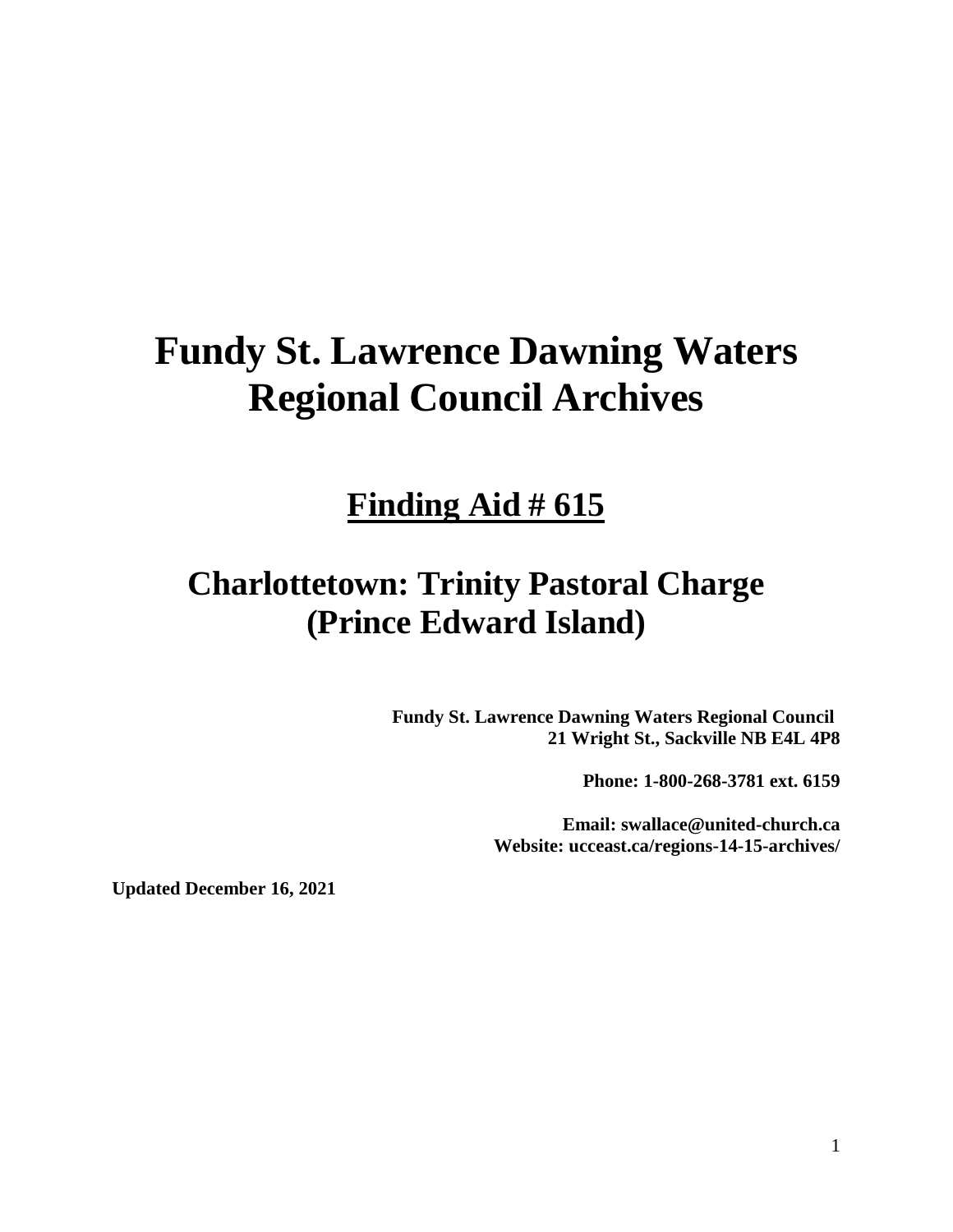# **Table of Contents**

| Ministers of Charlottetown Methodist Circuit/First Methodist Church28 |
|-----------------------------------------------------------------------|
|                                                                       |
|                                                                       |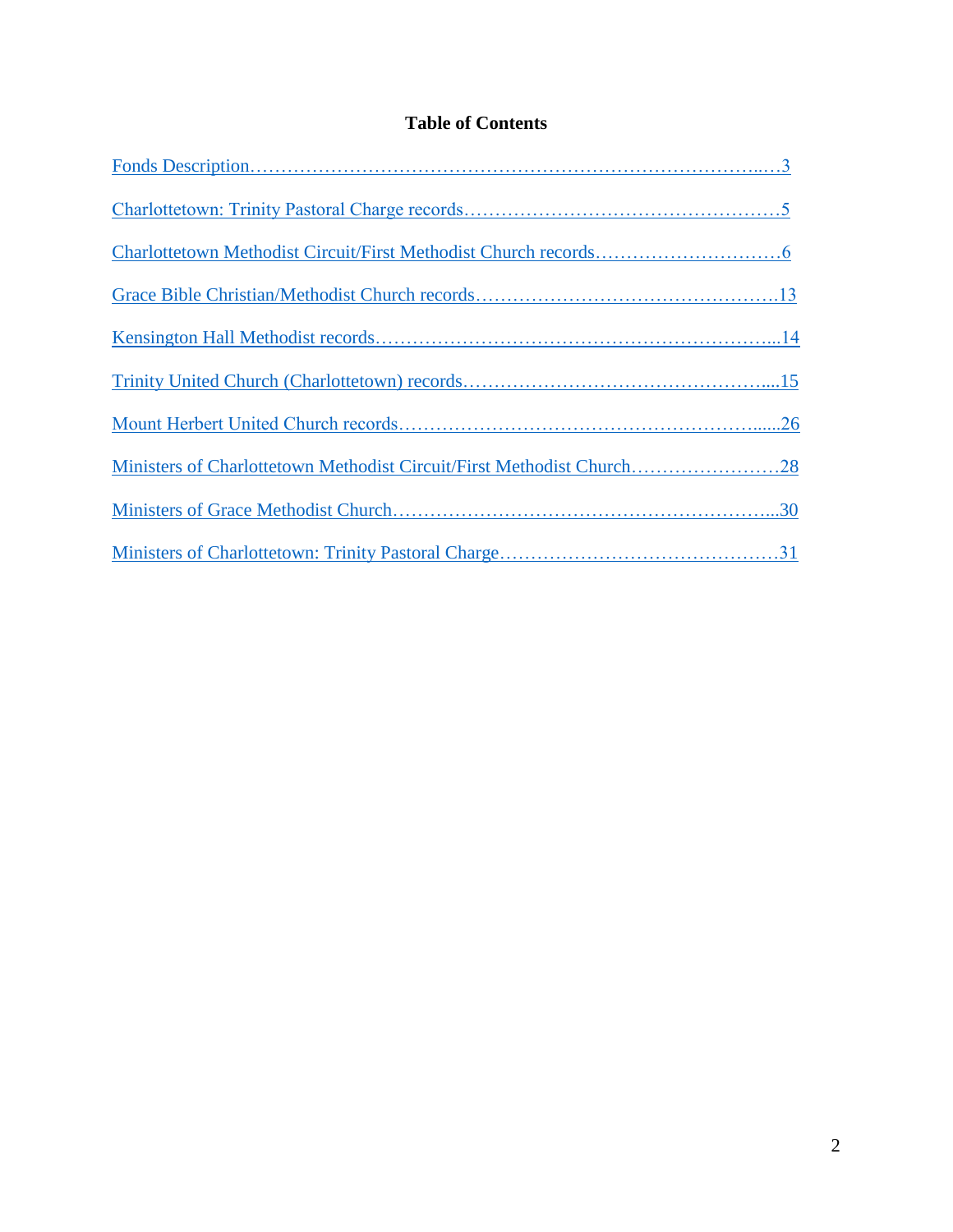<span id="page-2-0"></span>**Reference Number:** PC/615 **Title:** Charlottetown: Trinity Pastoral Charge fonds **Dates:** 1836-2018 **Extent:** 3.7 metres of textual records; 5 photographs; 1 DVD; 1 metal ornament; and 2 microfilms

**Administrative History:** A pastoral charge consists of one or more communities of faith (known as preaching points prior to 2018) under the spiritual leadership of a minister. The pastoral charge title usually reflects the breadth of the geographic area encompassing the charge.

Charlottetown, Trinity Pastoral Charge is located on Prince Edward Island. Preaching points are Trinity United Church, Charlottetown and Clifton-Bunbury United Church in Bunbury. Clifton-Bunbury is a seasonal church without electricity; services are held there from June to October.

In 1925, upon the formation of The United Church of Canada, First Methodist Church in Charlottetown became Trinity United Church. Trinity United Church was the first church in eastern Canada to broadcast its service on the radio on January 25, 1925.

In 1848, a Methodist church was built on Clifton Road in Banbury. The church was dedicated in the spring of 1849. It was associated with the Pownal Methodist Circuit which had been organized in 1846. When The United Church of Canada was formed in 1925, Clifton became part of the Pownal Pastoral Charge which also included Pownal, Millview and Mount Herbert. For a brief time Clifton was also part of the Kensington Pastoral Charge. With a view to the future, a site adjacent to Clifton United Church was secured by the congregation of Clifton and Mount Herbert in 1963, the two points having become part of Trinity Pastoral Charge in 1962. Mount Herbert amalgamated with Trinity in 1970.

Effective January 1, 2019, The United Church of Canada underwent some structural changes including the elimination of all Presbyteries. At this time, Charlottetown: Trinity Pastoral Charge became part of the Fundy St. Lawrence Dawning Waters Regional Council.

**Custodial History:** Information about the custody of these records prior to acquisition is incomplete.

**Scope and Content:** Fonds consists of baptism/marriage/burial records; membership records; minutes; financial accounts; a deed; resolutions; a petition; a pew plan; reports; photographs; policy manuals; correspondence; an honour roll; a DVD; a metal ornament; orders of service; published and unpublished histories; and newspaper clippings Sous-fonds is composed of the following sous-fonds:

Charlottetown Methodist Circuit/First Methodist Church records Grace Bible Christian/Methodist Church records Kensington Hall Methodist Church records Trinity United Church (Charlottetown) records

#### **Notes:**

**Source of Supplied Title Proper:** Title based on contents of fonds. **Accruals:** Further accruals are expected.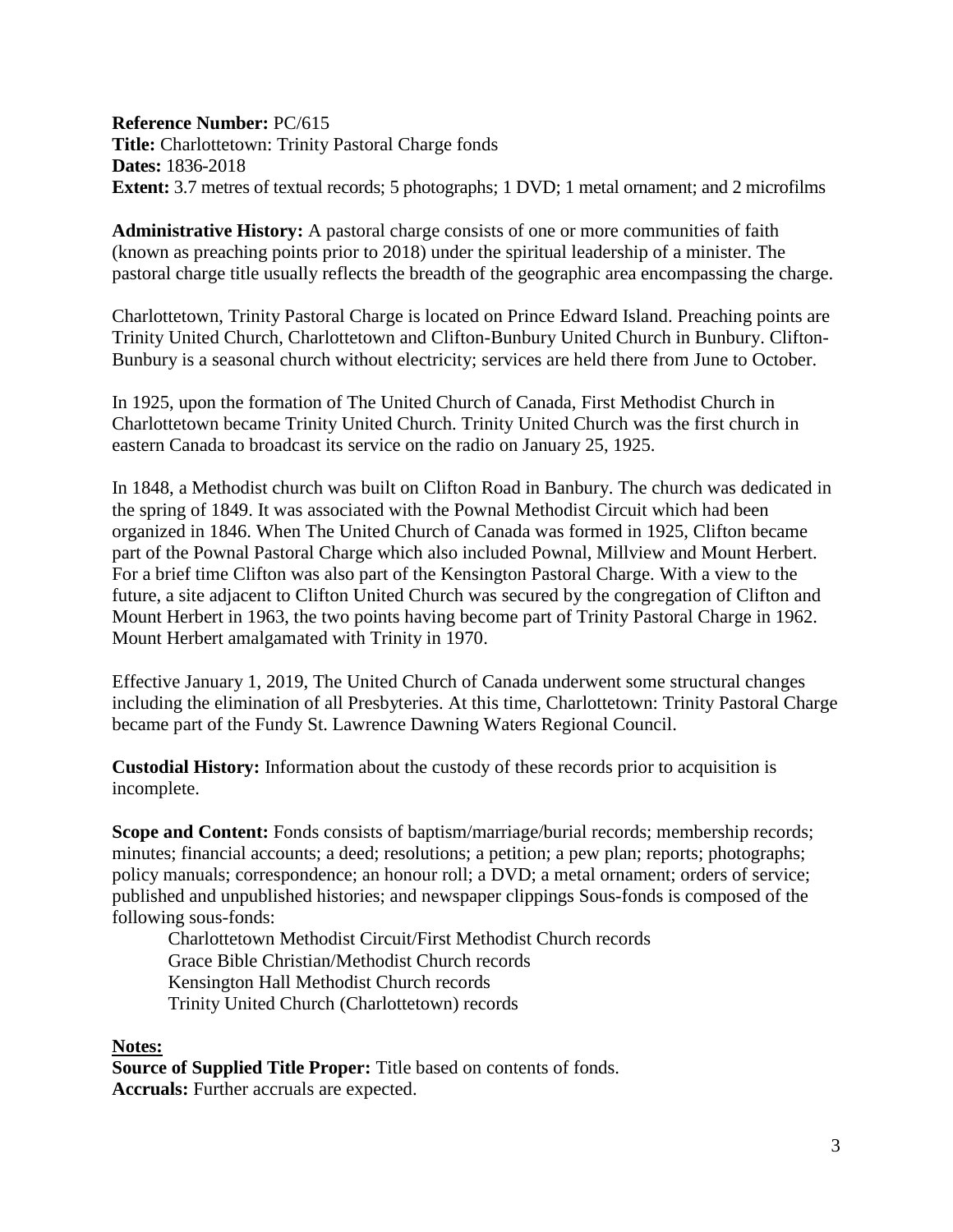**Immediate Source of Acquisition:** It is assumed that some of the earlier records were received with Methodist holdings which had been held at Mount Allison University Archives and were transferred to the Conference Archives in 1968. Two pieces of correspondence in the files indicate that records had been sent to Mount Allison in 1928. Other records were received in 1990 (September 1990); 1998 (accession 98-060); 2010 (accession 10-1047); 2012 (accession 12-019); 2015 (accession 15-043); 2016 (accession 16-052); 2017 (accessions 17-048, 17-054 and 17-110); and 2019 (accession 19-055). Microfilms were received from the Provincial Archives of Prince Edward Island in 1983 and 1991.

**Related Records:** See Vernon River Pastoral Charge fonds; Job Shenton fonds for baptism/marriage/burial records for 1885-1888; the Benjamin Chappell fonds; and the pamphlets collection for "History of Zion Church, Charlottetown" by Samuel C. Nash, 1908, 37 pp.; and "Outlines of the history of Methodism in Charlottetown," 1888, 75 pp.

**Associated Material:** Records of the church were deposited in the Provincial Archives of Prince Edward Island in 1989 (accession 3295). The PEI Archives also holds microfilm of those same records as well as records of Pownal (1856-1967) which was related to the Clifton church. **Microform Physical Description Note:** Microfilms are 35 mm.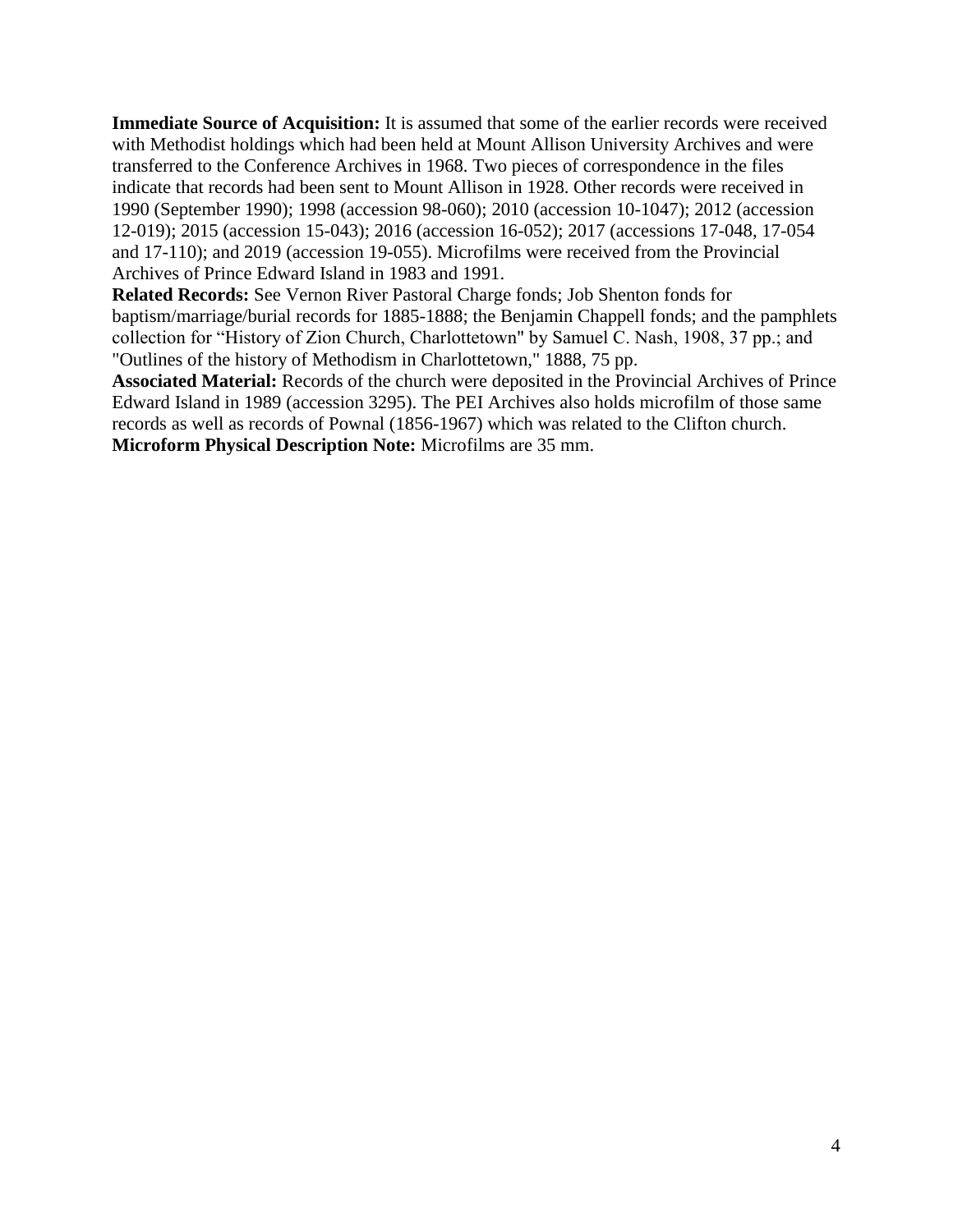### <span id="page-4-0"></span>**Reference Number:** PC/615/1 **Title:** Charlottetown: Trinity Pastoral Charge records **Dates:** 1936; 1942; 1950; 1956-1959; 1961-1964; 1971-2018 **Extent:** 10 cm of textual records

Scope and Content: Sous-fonds consists of a declaration of intention; reports; newsletters; and a publication from Charlottetown: Trinity Pastoral Charge. Sous-fonds is composed of the following series:

Records of Congregation Annual Reports Newsletters Church Histories

#### **Note:**

**Source of supplied title proper:** Title based on contents of sous-fonds.

#### **File List:**

| <b>Records of Congregation</b>                            |                                                                                                                                                                               |                                |
|-----------------------------------------------------------|-------------------------------------------------------------------------------------------------------------------------------------------------------------------------------|--------------------------------|
| <b>File Number</b><br>PC/132/14                           | <b>File Title/Description</b><br>Declaration of intention to join Union (by<br>a minority of members) of Zion and St.<br>James Presbyterian Churches, including<br>signatures | <b>Dates</b><br>March 11, 1925 |
| <b>Annual Reports</b><br><b>File Number</b><br>PC/1574/17 | <b>File Title/Description</b><br>Annual reports                                                                                                                               | <b>Dates</b><br>1936-1940      |
| PC/1574/18                                                | Annual reports                                                                                                                                                                | 1950; 1956-1959                |
| PC/1574/19                                                | Annual reports                                                                                                                                                                | 1961-1964                      |
| PC/1575/1                                                 | Annual reports                                                                                                                                                                | 1971-1973                      |
| PC/1575/2                                                 | Annual reports                                                                                                                                                                | 1974-1976                      |
| PC/1575/3                                                 | Annual reports                                                                                                                                                                | 1977-1979                      |
| PC/1575/4                                                 | Annual reports                                                                                                                                                                | 1980-1983                      |
| PC/1575/5                                                 | Annual reports                                                                                                                                                                | 1984-1986                      |
| PC/1575/6                                                 | Annual reports                                                                                                                                                                | 1987-1989                      |
| AR/608                                                    | Annual reports                                                                                                                                                                | 1980-2018                      |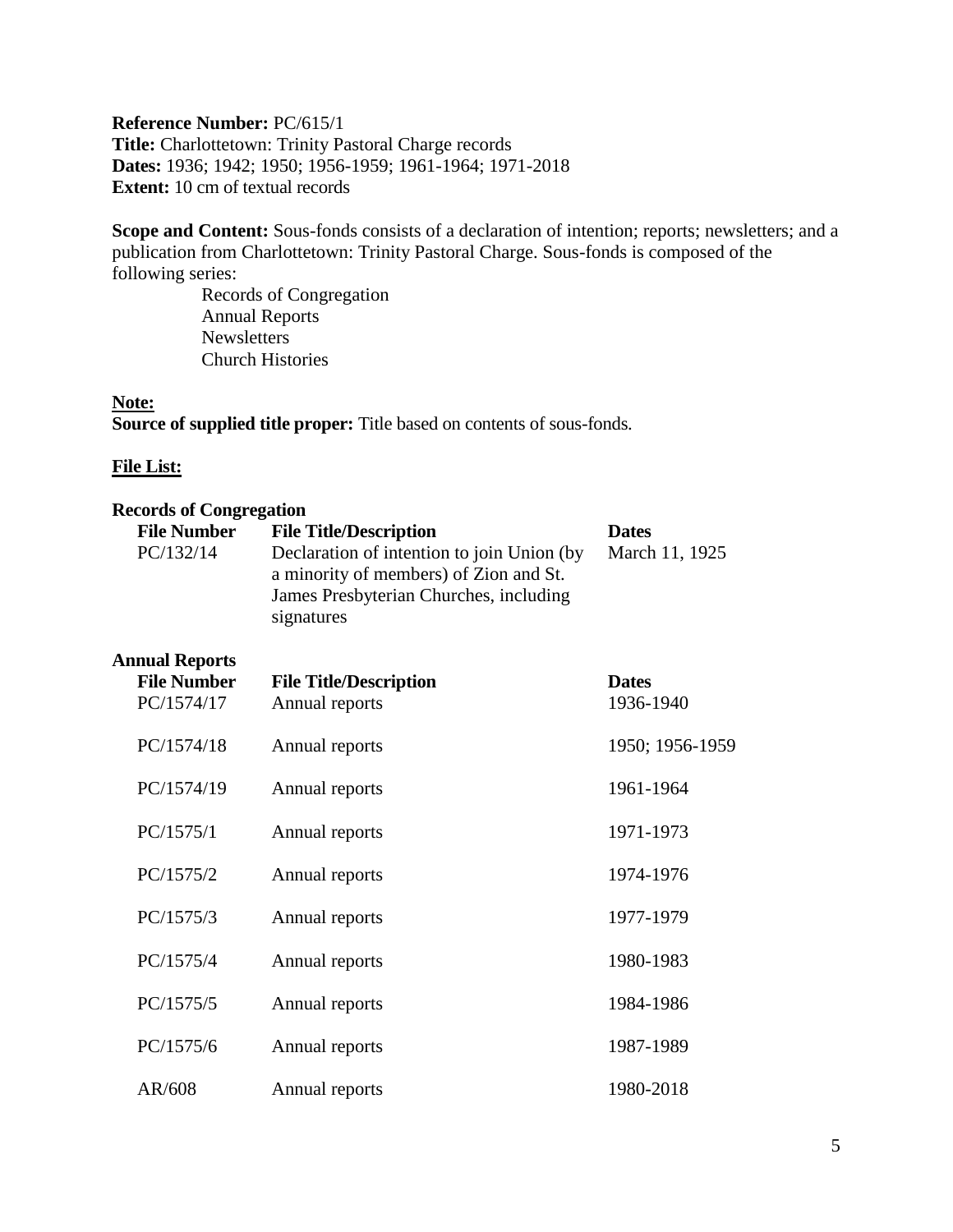#### **Newsletters**

| <b>File Number</b> | <b>File Title/Description</b>    | <b>Dates</b>               |
|--------------------|----------------------------------|----------------------------|
| PC/1103/2          | Trinity-Clifton News newsletters | February 2000; April 2000; |

2001; February 2005

# **Artifacts**

## **File Number File Title/Description Dates**

PC/493/22 Trinity Clifton Memorials and Artefacts booklet compiled by Keltie MacPhail and Katherine Dewar, 2016 Includes photographs and descriptions of artefacts

2016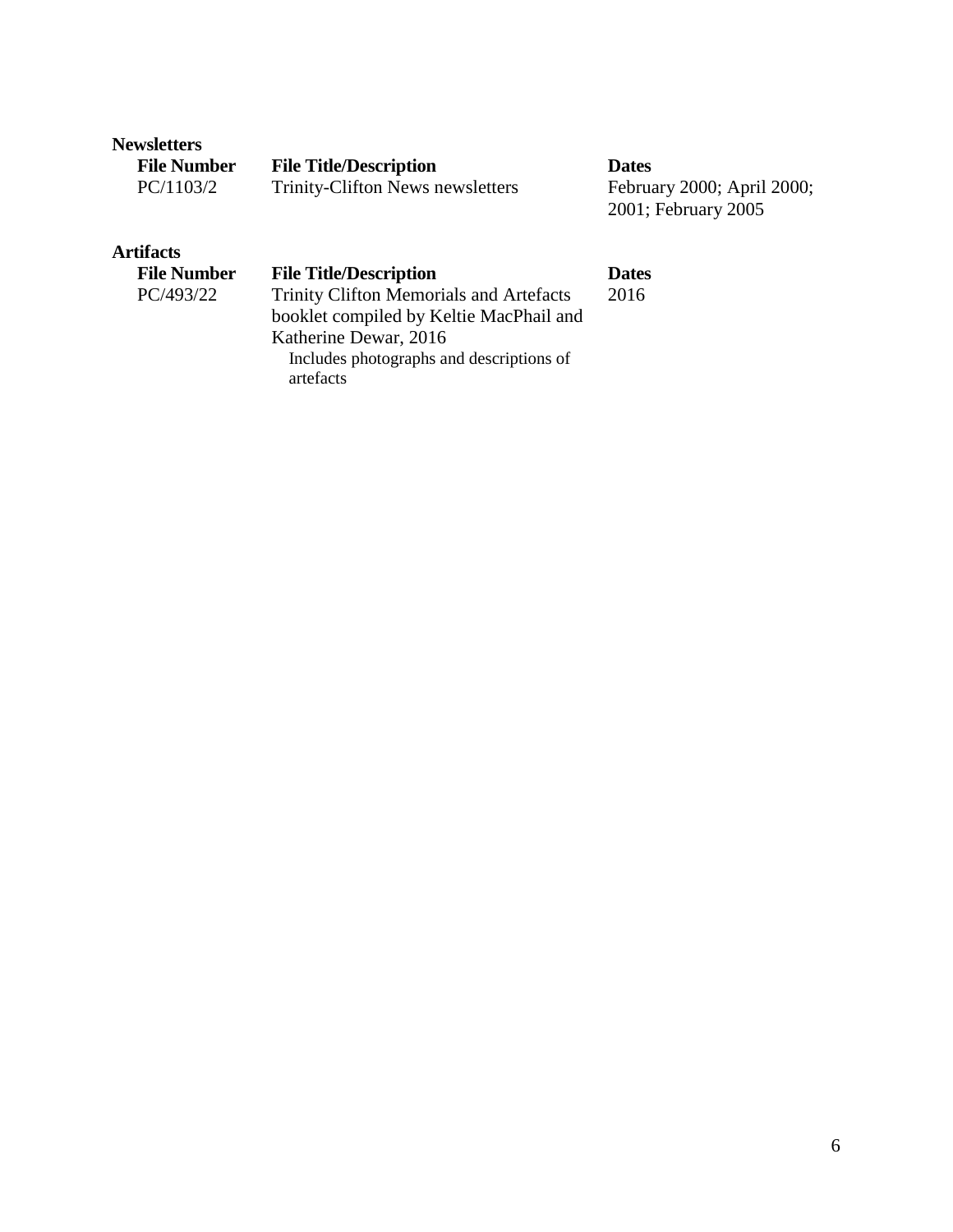<span id="page-6-0"></span>**Reference Number:** PC/615/2 **Title:** Charlottetown Methodist Circuit/First Methodist Church records **Dates:** 1836-1925 **Extent:** 1.22 metres of textual records and 1 photograph

**Administrative History:** Mr. and Mrs. Benjamin Chappell had a large role in introducing Methodism in Charlottetown. They moved to Charlottetown in 1778 and began to hold prayer meetings in their home. At the close of the American Revolutionary War, when a large number of Loyalists went to Island from the United States, a Methodist Society was formed and met at Chappell's house. In 1792, Rev. William Grandin, a minister in Nova Scotia, held some services in Charlottetown and Tryon and a large revival took place. Ministers passing through the area would occasionally preach some services until Rev. James Bulpitt, the first minister appointed to the Charlottetown Methodist Circuit, arrived in July 1807. Rev. J.B. Strong formed the first Sunday School of any denomination on Prince Edward Island in 1816. This Sunday School was known as the Wesleyan Methodist Sunday School of Charlottetown.

The first Methodist meeting house was built on Richmond Street in 1817 on land which had been donated in 1810. Land was then purchased on the corner of Prince and Richmond Streets in 1834 and a larger chapel was built in 1835. The cornerstone of the present building of Trinity United Church was laid for a Methodist church on 25 May 1863. The church opened on 13 November 1864. It was referred to as the "Brick Church" and would later become known as First Methodist Church. A Sunday School building, Heartz Memorial Hall, was built in 1911.

Grace Church and First Methodist Church were united between 1915 and 1919.

A third Methodist meeting place on the East Side between Euston and Fitzroy Streets was Kensington Hall (1898). The last recorded annual meeting there was 23 May 1916.

In 1925, First Methodist Church in Charlottetown became part of The United Church of Canada.

**Scope and Content:** Sous-fonds consists of baptism/marriage/burial records; membership rolls; minutes; financial records; a deed; resolutions; a petition; a pew plan; reports; photographs; published and unpublished histories; and newspaper clippings from Charlottetown Methodist Circuit/First Methodist Church. Sous-fonds is composed of the following series:

> Baptism/Marriage/Burial Records Membership Records Records of Congregation Records of Quarterly Official Board Records of Board of Trustees Records of Treasurer Legal/Property Records Records of Committees Records of Sunday School Records of Wesleyan Methodist Day School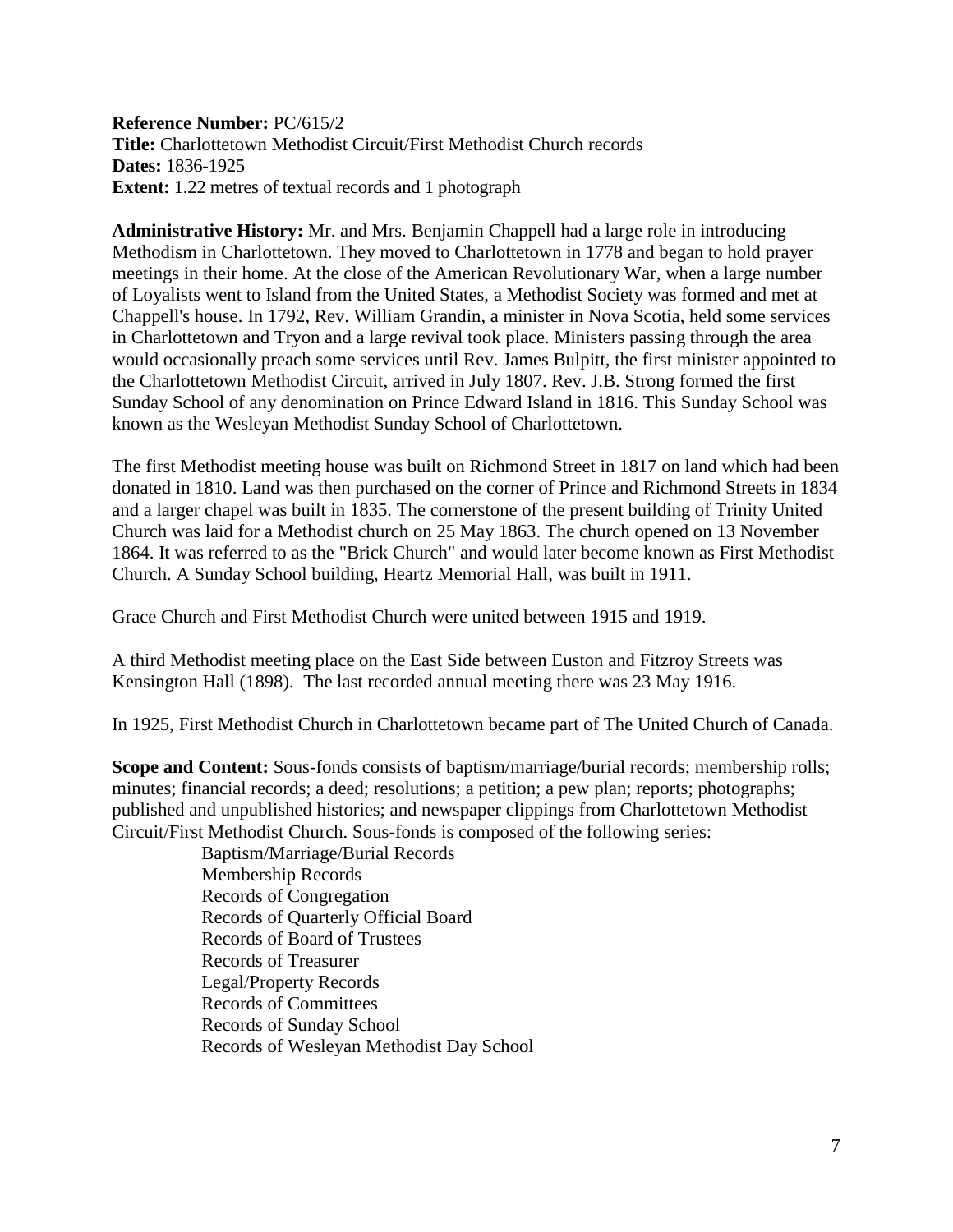**Note: Source of supplied title proper:** Title based on contents of sous-fonds.

# **File List:**

| <b>Baptism/Marriage/Burial Records</b> |                                                    |                |
|----------------------------------------|----------------------------------------------------|----------------|
| <b>File Number</b>                     | <b>File Title/Description</b>                      | <b>Dates</b>   |
| PC/500/9                               | First Methodist Church register:                   | 1836-1864      |
|                                        | Baptisms (August 3, 1836-1925)                     |                |
|                                        | Marriages (September 9, 1836-November              |                |
|                                        | 18, 1858)                                          |                |
|                                        | Burials (August 11, 1836-March 30,                 |                |
|                                        | 1864)                                              |                |
|                                        | Also includes baptisms from Trinity United         |                |
|                                        | Church (1925-1934)                                 |                |
| PC/501/1                               | First Methodist Church register:                   | 1862-1925      |
|                                        | Marriages (September 16, 1862-May 26,              |                |
|                                        | 1927)                                              |                |
|                                        | Burials (December 18, 1907-April 20,               |                |
|                                        | 1909; July 7, 1914-August 1914)                    |                |
|                                        | Also includes marriages from Trinity               |                |
|                                        | <b>United Church (1925-1927)</b>                   |                |
| PC/141/3                               | First Methodist Church register:                   | 1920-1925      |
|                                        | Baptisms (May 14, 1920-1925)                       |                |
|                                        | Burials (May 5, 1920-1925                          |                |
|                                        | Marriages (May 5, 1920-1925)                       |                |
|                                        | Also includes baptism/marriage/burial              |                |
|                                        | records from Trinity United Church (1925-<br>1943) |                |
|                                        |                                                    |                |
| <b>Membership Records</b>              |                                                    |                |
| <b>File Number</b>                     | <b>File Title/Description</b>                      | <b>Dates</b>   |
| PC/141/4                               | First Methodist Church membership roll             | 1882-1922      |
| PC/141/5                               | First Methodist Church membership roll             | 1921-1925      |
|                                        | Also includes membership records from              |                |
|                                        | Trinity United Church (1925-1933)                  |                |
| <b>Records of Congregation</b>         |                                                    |                |
| <b>File Number</b>                     | <b>File Title/Description</b>                      | <b>Dates</b>   |
| PC/132/2                               | Petition of John Fishpool (Methodist               | August 4, 1818 |
|                                        | missionary) to Lieutenant Governor of              |                |
|                                        | PEI re. battery by Colonel Holland                 |                |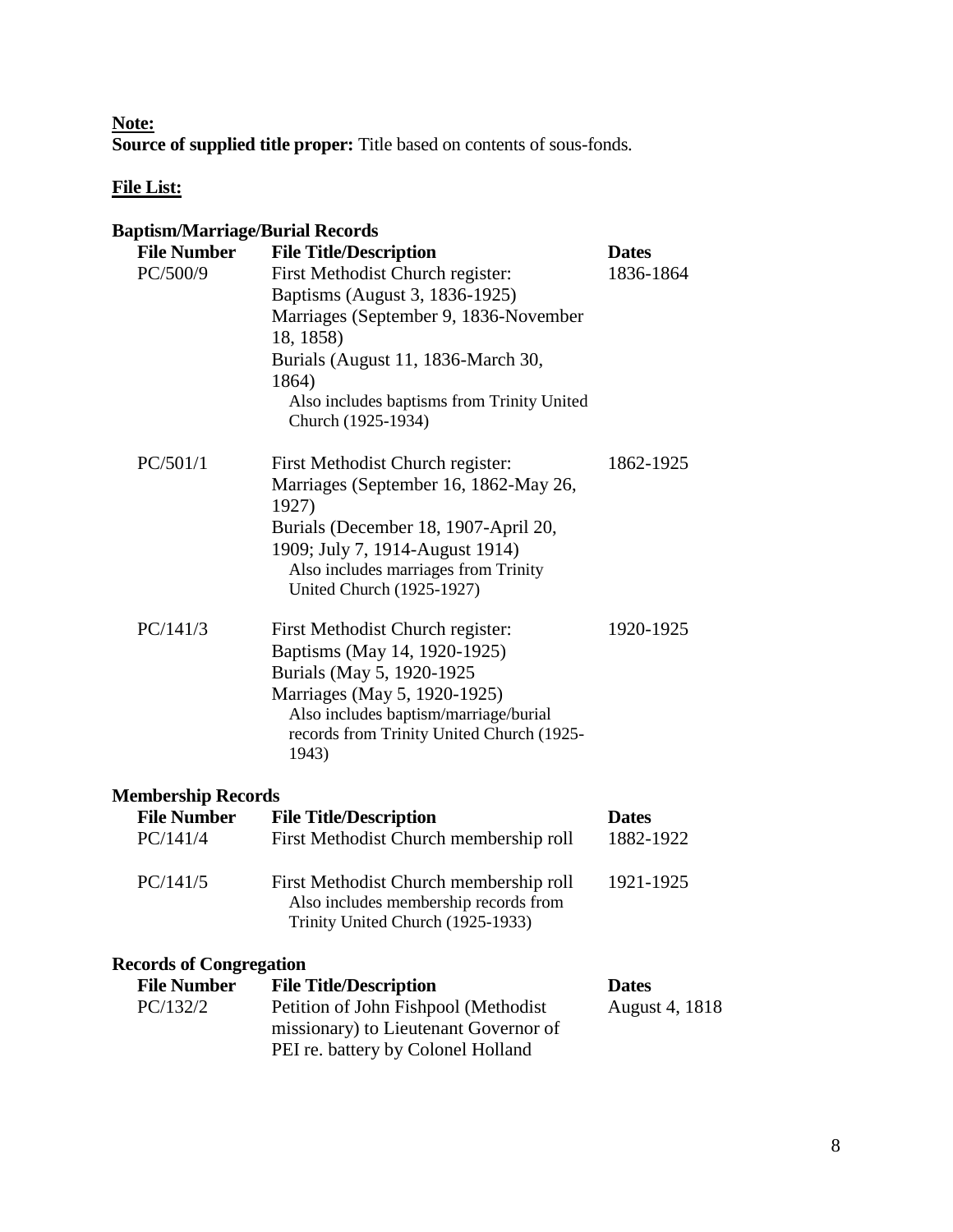| PC/132/6                                   | Charlottetown [Methodist] list of pew<br>holders and floor plan of church         | 1848-1855                 |
|--------------------------------------------|-----------------------------------------------------------------------------------|---------------------------|
| PC/132/8                                   | Methodist Preacher's plan for                                                     | 1889                      |
|                                            | Charlottetown, Cornwall, Winsloe, Little                                          |                           |
|                                            | <b>York and Pownal Circuits</b>                                                   |                           |
| PC/132/12                                  | First Methodist Church-List of people                                             | 1888-1899                 |
|                                            | who signed temperance pledge                                                      |                           |
| PC/132/7                                   | <b>First Methodist Church:</b>                                                    | 1925                      |
|                                            | -Resolution re. willingness to unite with                                         |                           |
|                                            | Presbyterian Church (1925)                                                        |                           |
|                                            | -Resolution re. appointment of 5 members                                          |                           |
|                                            | to cooperate with three members to be                                             |                           |
|                                            | appointed by the uniting Presbyterian<br>interests to form a nominating committee |                           |
|                                            | (April 1925)                                                                      |                           |
| <b>Records of Quarterly Official Board</b> |                                                                                   |                           |
| <b>File Number</b>                         | <b>File Title/Description</b>                                                     | <b>Dates</b>              |
| PC/130/13                                  | <b>Charlottetown Methodist Circuit</b>                                            | February 19, 1844-        |
|                                            | <b>Quarterly Official Board minutes</b>                                           | November 22, 1858         |
| PC/130/14                                  | <b>Charlottetown Methodist Circuit</b>                                            | February 10, 1859-August  |
|                                            | <b>Quarterly Official Board minutes</b>                                           | 28, 1876                  |
| PC/130/15                                  | <b>Charlottetown Methodist Circuit</b>                                            | November 27, 1876-        |
|                                            | <b>Quarterly Official Board minutes</b>                                           | August 29, 1894           |
| PC/131/1                                   | First Methodist Church Quarterly Official                                         | August 29, 1894-May 13,   |
|                                            | <b>Board minutes</b>                                                              | 1925                      |
| <b>Records of Board of Trustees</b>        |                                                                                   |                           |
| <b>File Number</b>                         | <b>File Title/Description</b>                                                     | <b>Dates</b>              |
| PC/131/3                                   | Charlottetown Methodist Circuit Board of                                          | July 7, 1835-September 1, |
|                                            | Trustee minutes                                                                   | 1862                      |
| PC/132/8                                   | <b>First Methodist Church:</b><br>-Resolution from Board of Trustees re.          |                           |
|                                            | sub-letting of pews (August 13, 1897)                                             |                           |
|                                            | -Financial statement of Trustees in                                               |                           |
|                                            | account with brick church (March 31,                                              |                           |
|                                            |                                                                                   |                           |

1882)

-Typed transcription of 5% tax on pews -Report of the Committee appointed to investigate all accounts connected with the construction of the New Wesleyan

Chapel in Charlottetown (1865)

9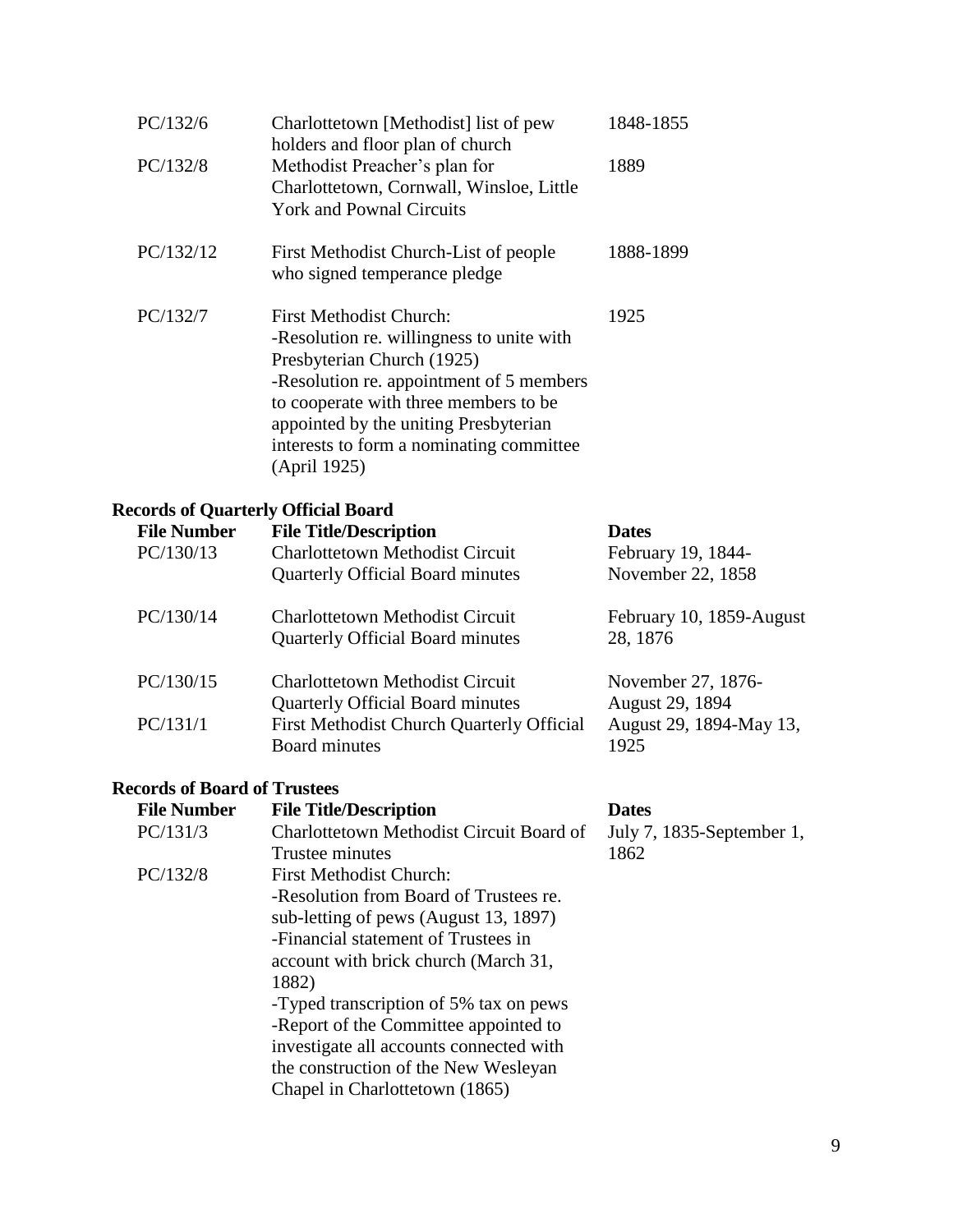# **Records of Treasurer**

| <b>File Number</b><br>PC/132/5 | <b>File Title/Description</b><br>Charlottetown Methodist treasurer's<br>account book                                                                         | <b>Dates</b><br>1845-1868 |
|--------------------------------|--------------------------------------------------------------------------------------------------------------------------------------------------------------|---------------------------|
| PC/132/1                       | Charlottetown Methodist/First Methodist<br>Church pewholders' account book                                                                                   | 1864-1898                 |
| PC/132/8                       | -Charlottetown Methodist Circuit annual<br>statement (May 31, 1884)<br>-Annual financial statements of the<br>Methodist Prince Street Church (1878-<br>1890) | 1878-1890                 |

# **Legal/Property Records**

| <b>File Number</b> | <b>File Title/Description</b>             | <b>Dates</b> |
|--------------------|-------------------------------------------|--------------|
| PC/136/9           | 1842<br>Deed for assignment of leasehold  |              |
|                    | premises in North Wiltshire as site for a |              |
|                    | Wesleyan Chapel                           |              |

# **Records of Committees**

| <b>File Number</b> | <b>File Title/Description</b>                                                                               | <b>Dates</b>                          |
|--------------------|-------------------------------------------------------------------------------------------------------------|---------------------------------------|
| PC/132/3           | Charlottetown Methodist Wesleyan<br><b>Missions Committee minutes</b>                                       | February 19, 1862-October<br>27, 1891 |
| PC/132/4           | Charlottetown Methodist Wesleyan Public March 22, 1867-October<br>Total Abstinence Society minutes and roll | 12, 1877                              |

# **Records of Sunday School**

| <b>File Number</b><br>PC/131/5 | <b>File Title/Description</b><br><b>Charlottetown Methodist Circuit Sunday</b><br>School statistics and list of scholars | <b>Dates</b><br>1834-1860              |
|--------------------------------|--------------------------------------------------------------------------------------------------------------------------|----------------------------------------|
| PC/131/6                       | Charlottetown Methodist Circuit Sunday<br><b>School Committee minutes</b>                                                | March 14, 1848-May 29,<br>1854         |
| PC/131/7                       | Charlottetown Methodist Circuit Sunday<br><b>School Committee minutes</b>                                                | January 21, 1850-<br>December 30, 1881 |
| PC/131/9                       | Charlottetown Methodist Circuit Sunday<br>School statistics and reports                                                  | 1851-1853                              |
| PC/131/10                      | Charlottetown Methodist Circuit Sunday<br>School superintendent's record book-<br>register of attendance and minutes     | 1865                                   |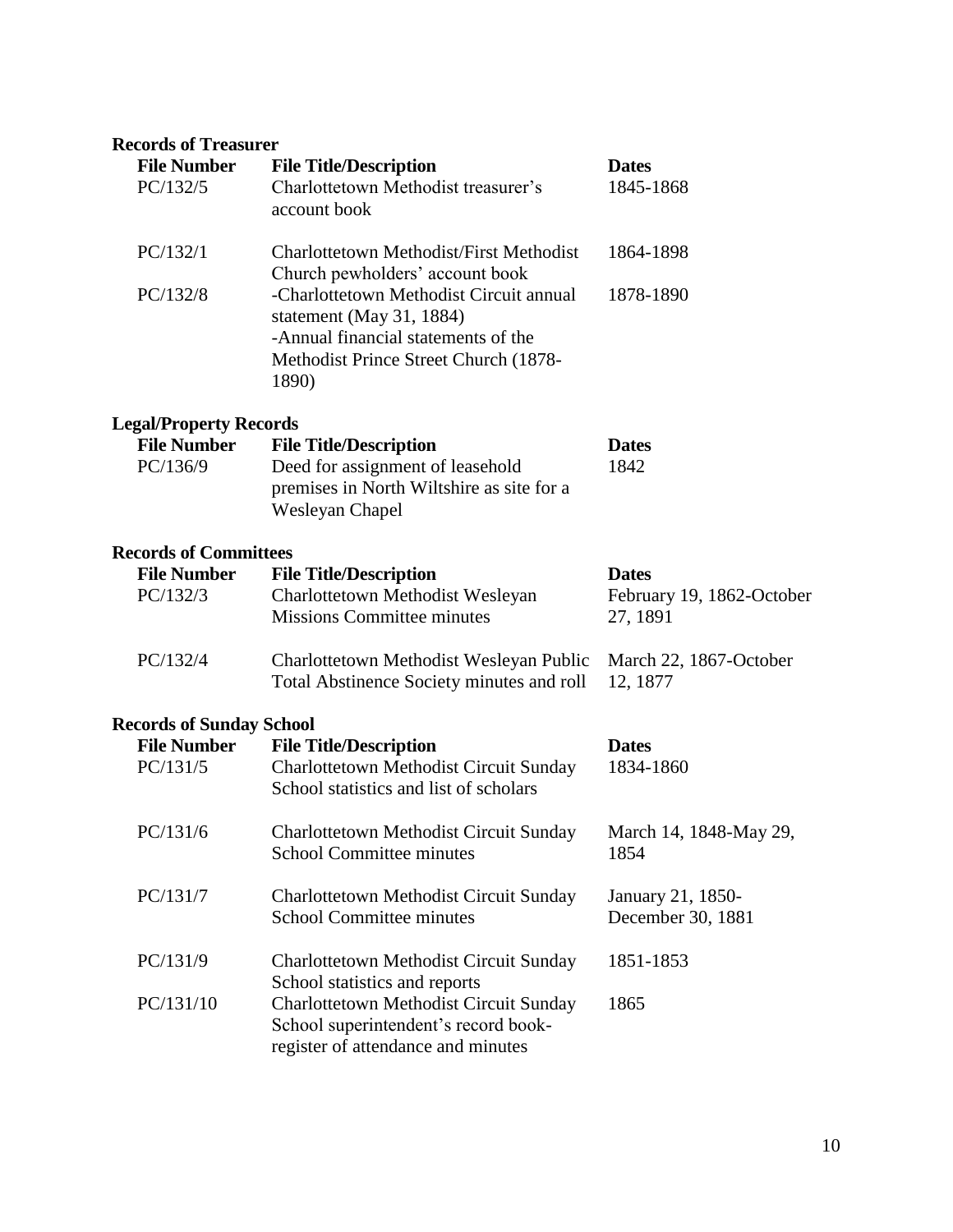| PC/131/11<br>1866<br><b>Charlottetown Methodist Sunday School</b><br>attendance and reports                                                                                                                                                 |                           |
|---------------------------------------------------------------------------------------------------------------------------------------------------------------------------------------------------------------------------------------------|---------------------------|
| PC/131/12<br>1867<br><b>Charlottetown Methodist Sunday School</b><br>attendance and reports                                                                                                                                                 |                           |
| PC/131/13<br><b>Charlottetown Methodist Sunday School</b><br>1868-1869<br>attendance and reports                                                                                                                                            |                           |
| PC/131/8<br>1869<br><b>Charlottetown Methodist Circuit Sunday</b><br>School Committee annual report                                                                                                                                         |                           |
| PC/131/14<br><b>Charlottetown Methodist Sunday School</b><br>1872-1876<br>register                                                                                                                                                          |                           |
| PC/132/11<br>First Methodist Church Sunday School<br>1875-1895<br>register of teachers and pupils                                                                                                                                           |                           |
| PC/132/10<br>First Methodist Church Sunday School<br>28, 1902<br>minutes                                                                                                                                                                    | December 30, 1880-May     |
| PC/142/4<br>First Methodist Church Sunday School<br>minutes                                                                                                                                                                                 | June 8, 1902-May 27, 1918 |
| PC/142/5<br>First Methodist Church Sunday School<br>May 22, 1924-1925<br>minutes<br>Also includes minutes from Trinity United<br>Church (1925-1934)                                                                                         |                           |
| PC/503/2<br>First Methodist Church Sunday School<br>1920-1925<br>attendance register<br>Also includes register from Trinity United<br>Church (1925-1945)                                                                                    |                           |
| <b>Records of Wesleyan Methodist Day School</b>                                                                                                                                                                                             |                           |
| <b>File Title/Description</b><br><b>File Number</b><br><b>Dates</b><br>PC/503/1<br>Treasurer's book-receipts and<br>1904-1957<br>expenditures                                                                                               |                           |
| <b>Annual Reports</b>                                                                                                                                                                                                                       |                           |
| <b>File Number</b><br><b>File Title/Description</b><br><b>Dates</b><br>PC/1574/16<br>First Methodist Church annual reports<br>1897; 1901-1925                                                                                               |                           |
| <b>Orders of Service/Programmes</b><br><b>File Number</b><br><b>File Title/Description</b><br><b>Dates</b><br>Souvenir booklet: 15 <sup>th</sup> Annual Session of<br>PC/131/4<br><b>June 1898</b><br>the N.B. and P.E.I. Conference of the |                           |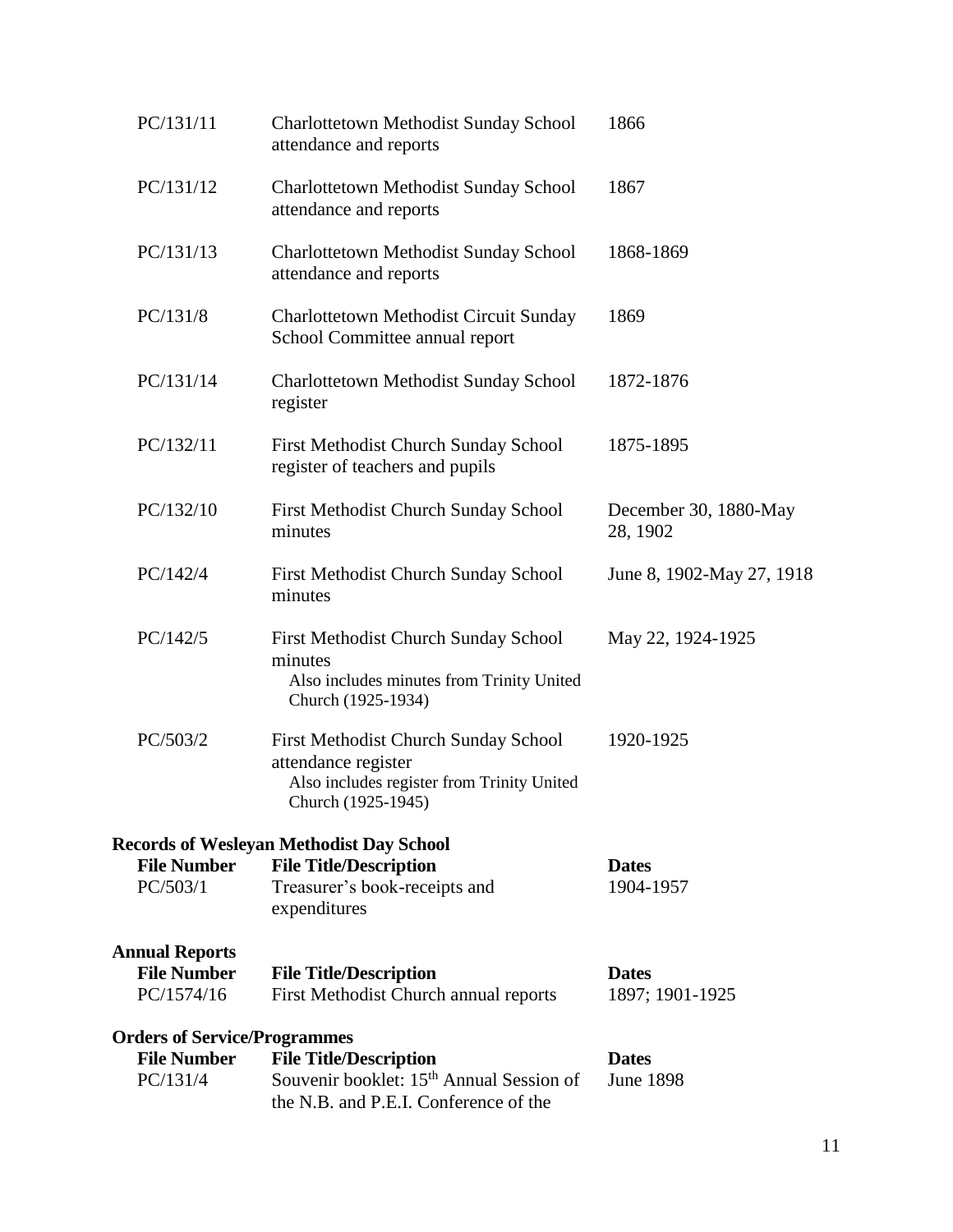|                                                     | Methodist Church Held in the First<br>Methodist Church, Charlottetown, P.E.<br>Island                                                                                       |                                 |
|-----------------------------------------------------|-----------------------------------------------------------------------------------------------------------------------------------------------------------------------------|---------------------------------|
| PC/1476/5                                           | Memorial Service for Queen Victoria at<br><b>First Methodist Church</b>                                                                                                     | 1901                            |
| <b>Photographs</b><br><b>File Number</b><br>V/1/112 | <b>File Title/Description</b><br>Photograph of framed collage of First<br>Methodist Church and manse and<br>ministers<br>Col. 8.9 cm x 13 cm. Negative is also<br>included. | <b>Dates</b><br>$[1980s-1990s]$ |
| <b>Church Histories</b>                             |                                                                                                                                                                             |                                 |
| <b>File Number</b><br>CH/608                        | <b>File Title/Description</b><br>. - "Stories of the Wesleyan Chapel,<br>Charlottetown, P.E.I., 1835-1864, as<br>Reported in Local Newspapers" 'by<br>Nathan H. Mair        | <b>Dates</b><br>2011            |
|                                                     | -Print out from Internet of transcript of<br>historical directory of Prince Street<br>Methodist                                                                             | 1888                            |
|                                                     | -"Methodism in Charlottetown" by Henry<br>Smith, 11 pp.                                                                                                                     | n.d.                            |
|                                                     | -Outlines of the History of Methodism in<br>Charlottetown, Prince Edward Island by<br>John T. Mellish, printed by G. Herbert<br>Haszard                                     | 1888                            |
|                                                     | -Newspaper clipping: Article on Heartz<br>Memorial Hall, The Onward                                                                                                         | September 23, 1911              |
|                                                     | -Newspaper clipping re. formation of a<br>Youth Branch Wesleyan Missionary<br>Society," The Wesleyan                                                                        | 1850                            |
|                                                     | -Newspaper clipping re. renovated vestry,<br>The Wesleyan                                                                                                                   | January 19, 1850                |
|                                                     | -Typed transcription of newspaper article<br>re. "New Church at Charlottetown, 3 pp.                                                                                        | n.d.                            |
|                                                     | -Handwritten transcription of newspaper<br>article re. Wesleyan picnic. Guardian                                                                                            | June 29, 1853                   |
|                                                     | -Handwritten transcription of newspaper<br>clipping re. Methodist Sabbath Schools<br>Railway Picnic, Daily Examiner                                                         | <b>July 1878</b>                |
|                                                     | -Handwritten transcription of newspaper<br>clipping "Grace Church Opened,"<br>Guardian                                                                                      | September 12, 1851              |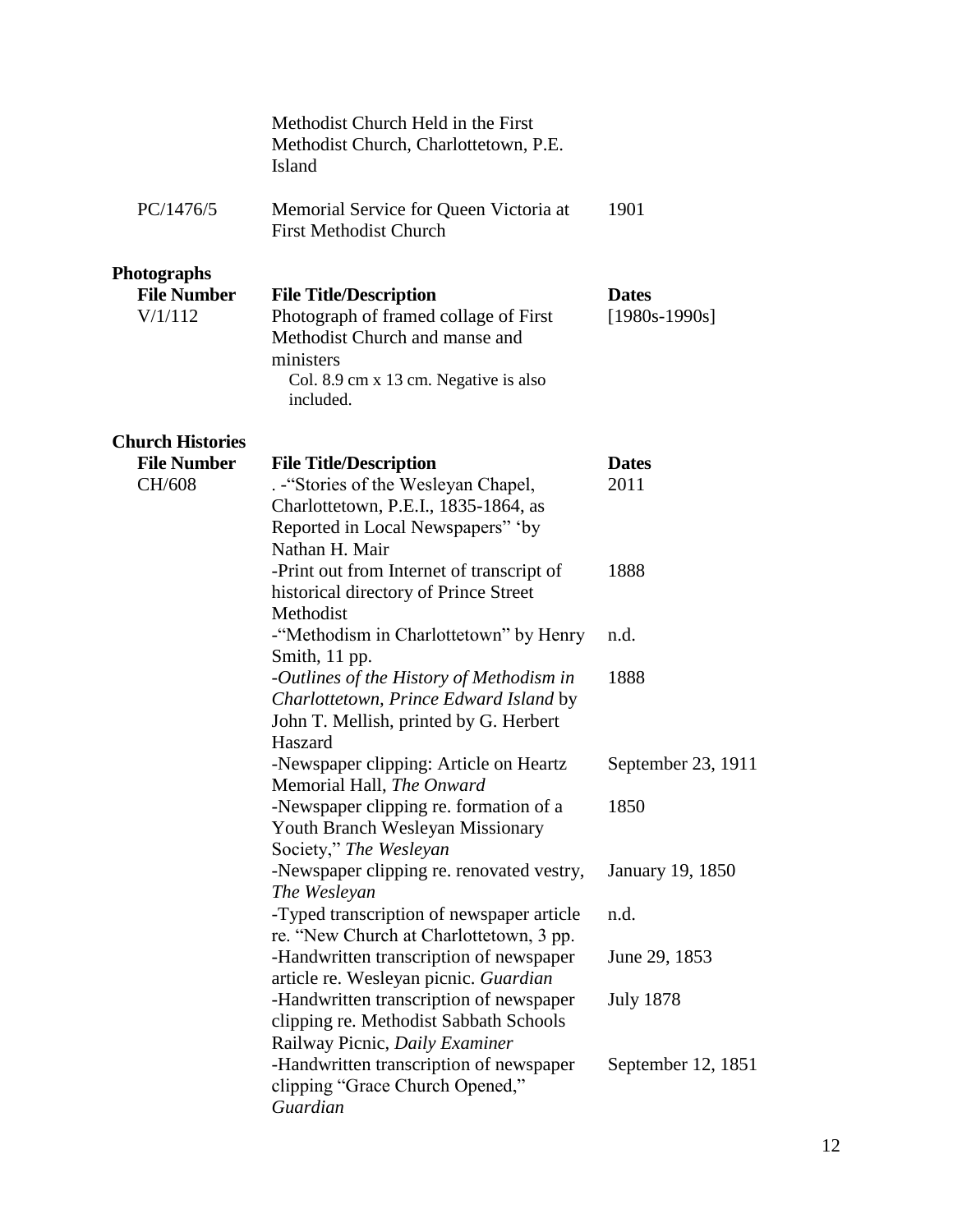-Handwritten transcription of newspaper clipping: "Our Death Roll," *The Wesleyan* December 11, 1890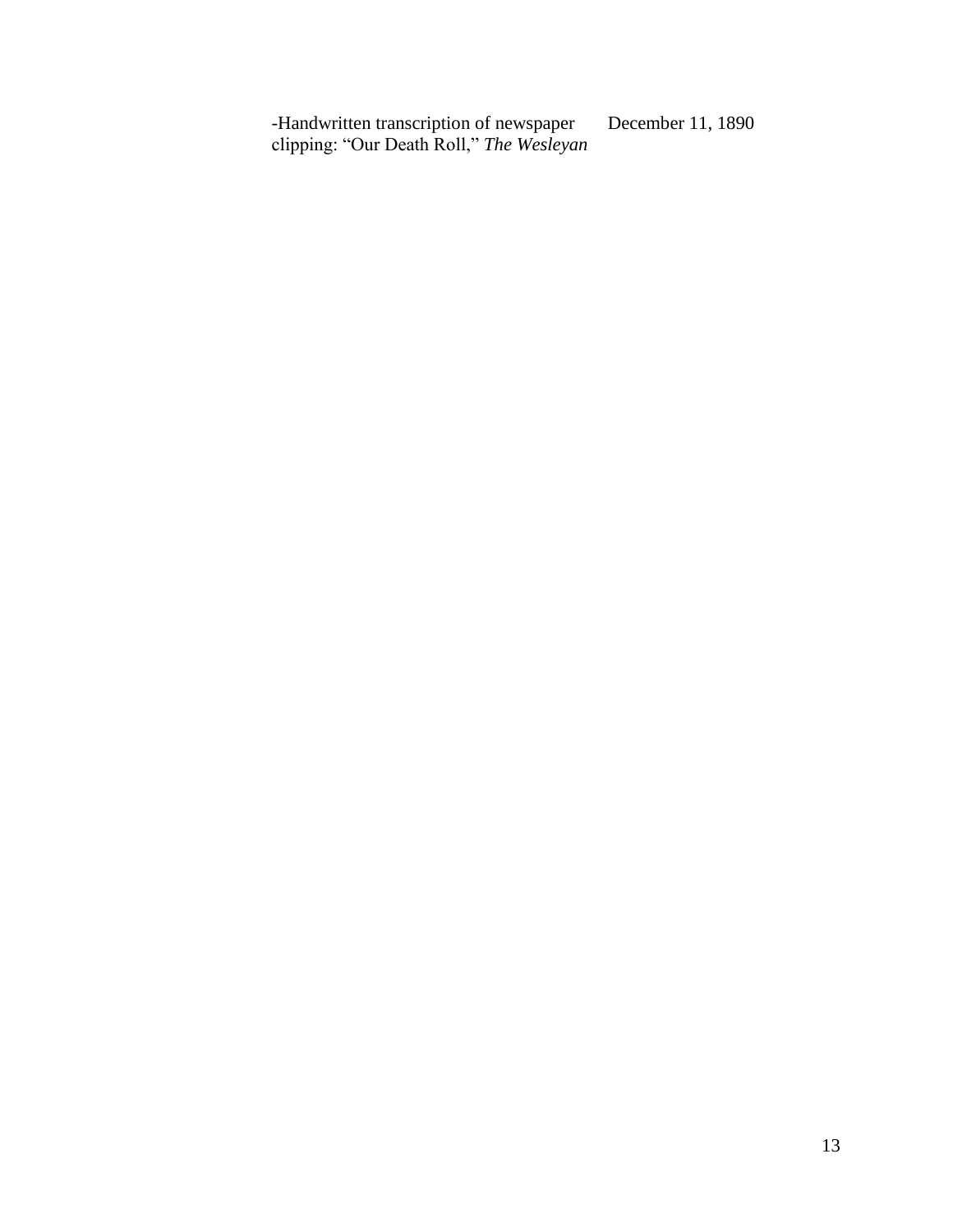<span id="page-13-0"></span>**Reference Number:** PC/615/3 **Title:** Grace Methodist Church records **Dates:** 1857-1918 **Extent:** 5 cm of textual records

**Administrative History:** A second church was built on Upper Prince Street in 1887 and named "Grace Church" in 1897.

A Bible Christian Society of thirteen persons was formed in Charlottetown 25 January 1857. A church was built in 1858 on Prince Street. In 1883, with the union of the Methodists and Bible Christians, the Bible Christians and the Methodists at Grace Church became one congregation. The Bible Christian Church building became Aylward's Furniture Store.

Grace Church and First Methodist Church were united between 1915 and 1919.

**Scope and Content:** Sous-fonds consists of baptism/marriage records; a membership list; and minutes from Grace Bible Christian Church/Grace Methodist Church. Sous-fonds is composed of the following series:

Baptism/Marriage/Burial Records Membership Records Records of Sunday School

#### **Note:**

**Source of supplied title proper:** Title based on contents of sous-fonds.

#### **File List:**

| <b>Baptism/Marriage/Burial Records</b> |                                                     |              |
|----------------------------------------|-----------------------------------------------------|--------------|
| <b>File Number</b>                     | <b>File Title/Description</b>                       | <b>Dates</b> |
| PC/141/2                               | Grace Bible Christian/Methodist Church<br>register: | 1857-1918    |
|                                        | Baptisms (January 2, 1857-June 21, 1918)            |              |
|                                        | Grace Methodist Church marriages (July              |              |
|                                        | 17, 1899-June 8, 1918)                              |              |
|                                        | Also includes membership records                    |              |
| <b>Membership Records</b>              |                                                     |              |
| <b>File Number</b>                     | <b>File Title/Description</b>                       | <b>Dates</b> |
| PC/141/2                               | Membership list                                     | May 1884     |
|                                        | Also includes baptism/marriage records              |              |
| <b>Records of Sunday School</b>        |                                                     |              |
|                                        | <b>File Number</b> File Title/Description           | <b>Dates</b> |
|                                        |                                                     |              |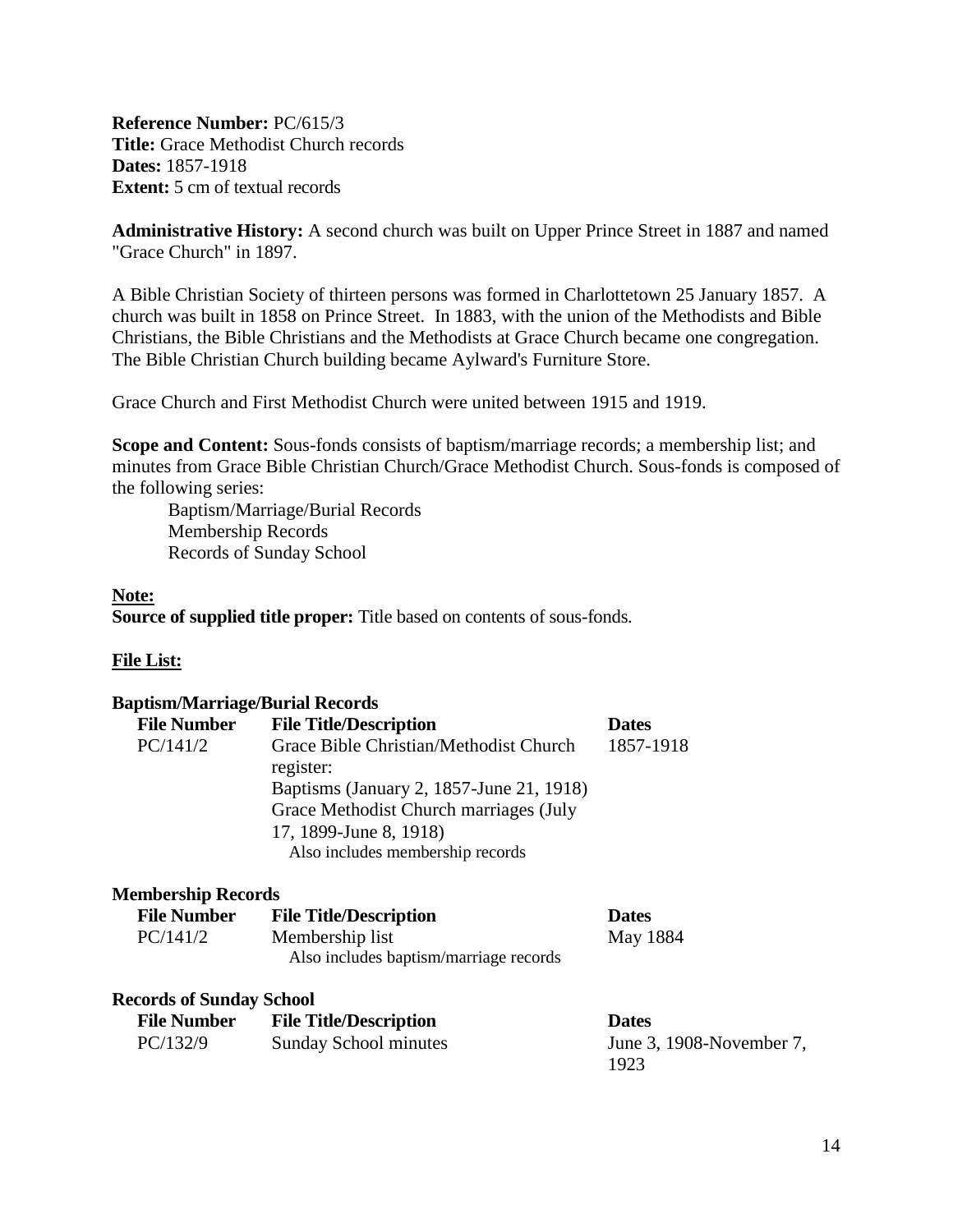<span id="page-14-0"></span>**Reference Number:** PC/615/4 **Title:** Kensington Hall Methodist Church records **Dates:** 1906-1916 **Extent:** 2 cm of textual records

**Administrative History:** A third Methodist meeting place on the East Side between Euston and Fitzroy Streets was Kensington Hall (1898). The last recorded annual meeting there was on 23 May 1916.

**Scope and Content:** Sous-fonds consists of minutes from Kensington Hall Methodist Church.

**Note: Source of supplied title proper:** Title based on contents of sous-fonds.

**File List:**

#### **Records of Sunday School**

| <b>File Number</b> | <b>File Title/Description</b> | <b>Dates</b> |
|--------------------|-------------------------------|--------------|
| PC/142/6           | <b>Minutes</b>                | June 1       |

June 1, 1906-May 23, 1916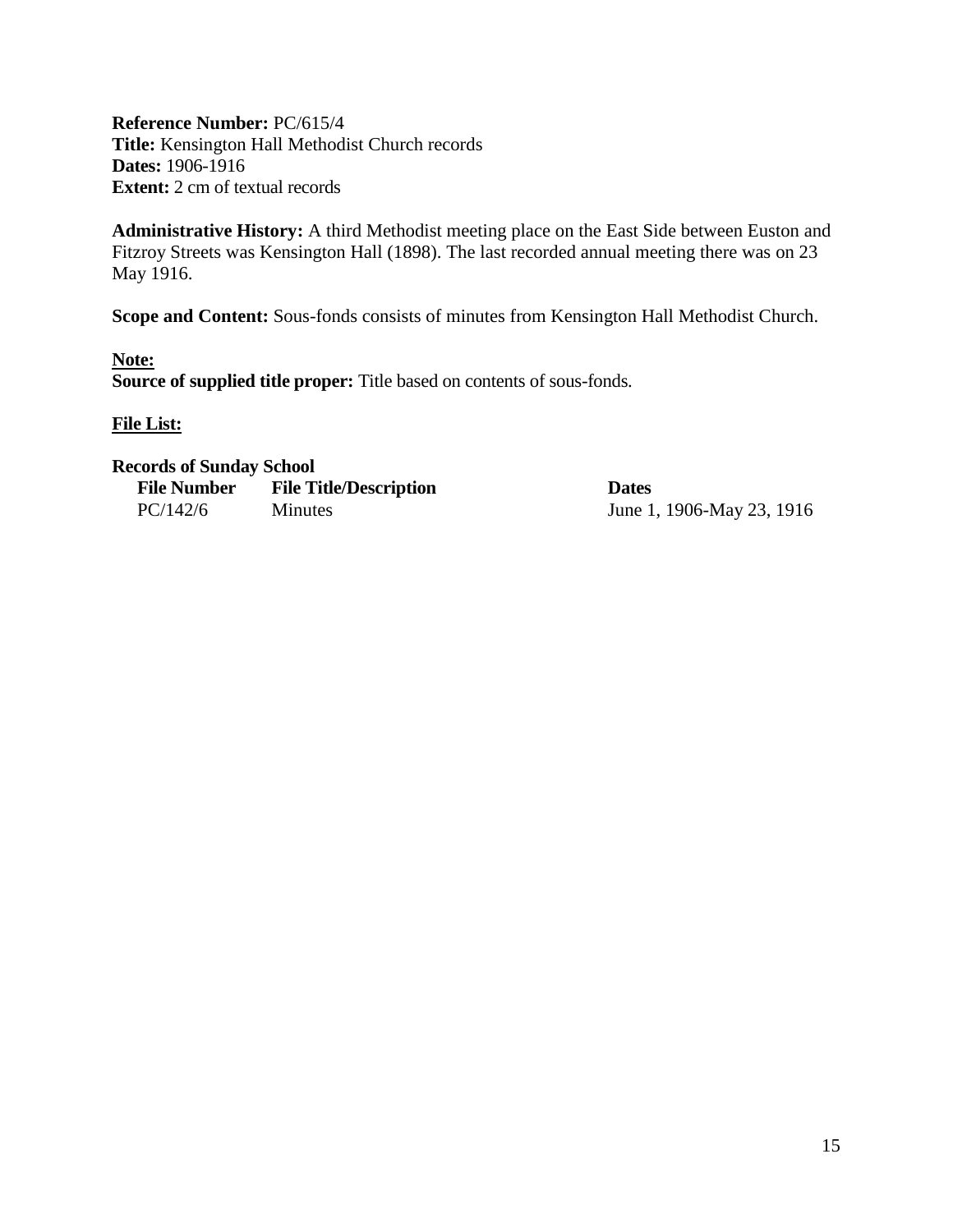**Reference Number:** PC/615/4 **Title:** Trinity United Church (Charlottetown) records **Dates:** 1904-2017 **Extent:** 2.3 metres of textual records; 4 photographs; 1 DVD; 2 microfilms; and 1 metal ornament

Administrative History: Heartz Memorial Hall destroyed by fire on June 7, 1965 (wrong date!) but rebuilt.

**Scope and Content:** Sous-fonds consists of baptism/marriage/burial records; membership records; minutes; financial accounts; policy manuals; correspondence; an honour roll; a DVD; a metal ornament; orders of service; published and unpublished histories; and newspaper clippings from Trinity United Church. Sous-fonds is composed of the following series:

Baptism/Marriage/Burial Records Membership Records Records of Congregation Records of Official Board Records of Council Records of Session Records of Board of Trustees Records of Board of Stewards Records of Treasurer Records of Committees Records of Wesleyan Methodist Day School Records of Sunday School Records of Women's Organizations Records of Men's Organizations Records of Youth Organizations **Newsletters** Orders of Service Photographs Artifacts Church Histories

#### **Note:**

**Source of supplied title proper:** Title based on contents of sous-fonds.

#### **File List:**

#### **Baptism/Marriage/Burial Records**

| <b>File Number</b> | <b>File Title/Description</b>                                                                   | <b>Dates</b>      |
|--------------------|-------------------------------------------------------------------------------------------------|-------------------|
| PC/501/1           | Marriage register<br>Also includes marriages/burials from First<br>Methodist Church (1862-1925) | 1925-May 26, 1927 |
| PC/500/10          | Register:<br>Baptisms (December 16, 1927-December<br>4, 1943)                                   | 1927-1942         |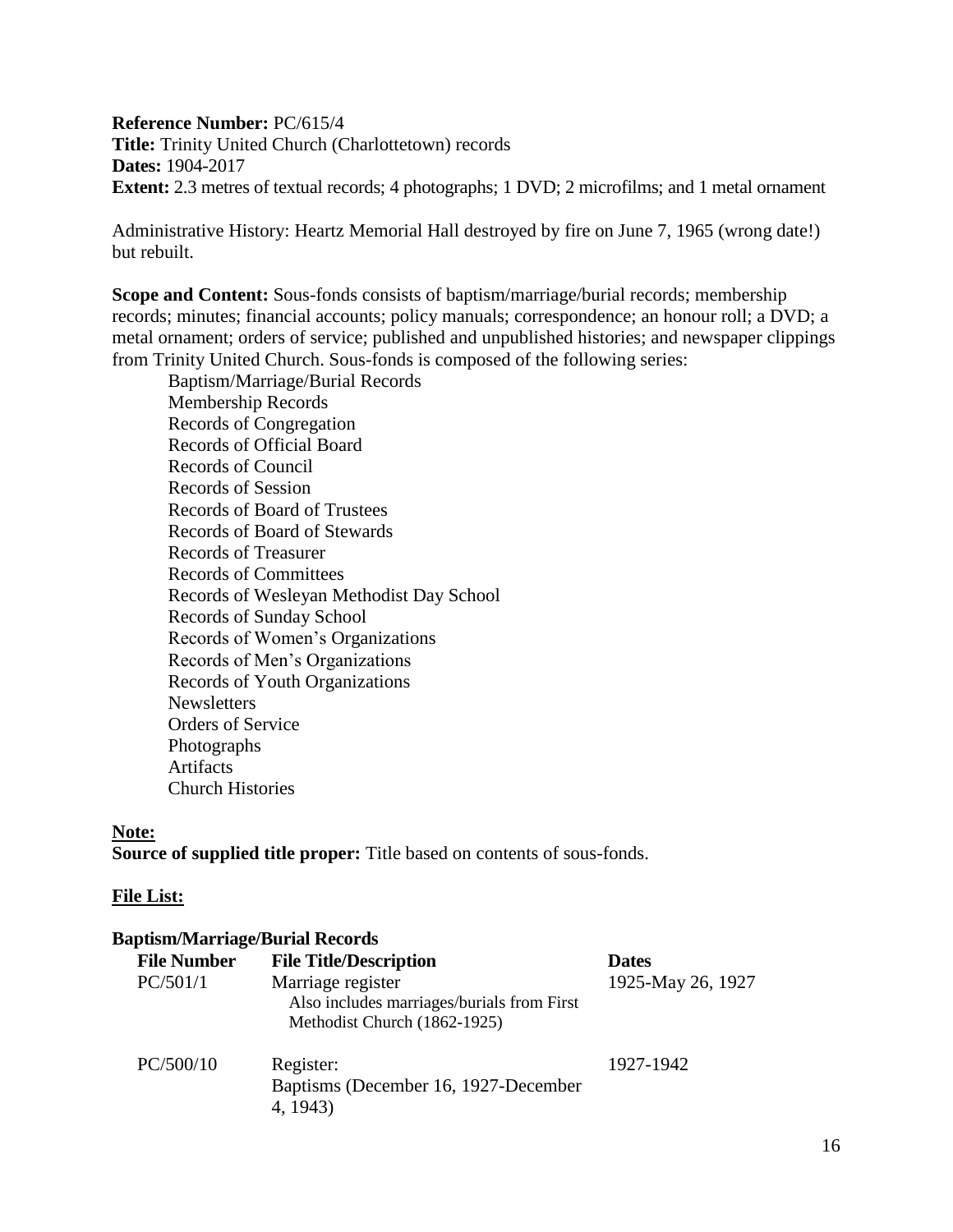|          | Burials (July 22, 1927-September 14,<br>1942)<br>Marriages (August 27, 1927-September |           |
|----------|---------------------------------------------------------------------------------------|-----------|
|          | 16, 1942)                                                                             |           |
| PC/141/3 | Register:                                                                             | 1920-1944 |
|          | Burials (May 5, 1920-March 8, 1944)                                                   |           |
|          | Marriages (May 5, 1920-December 23,                                                   |           |
|          | 1943                                                                                  |           |

## **Membership Records**

| <b>File Number</b><br>PC/141/5 | <b>File Title/Description</b><br>Membership roll<br>Includes memberships from First Methodist<br>Church (1921-1925) | <b>Dates</b><br>1925-1933          |
|--------------------------------|---------------------------------------------------------------------------------------------------------------------|------------------------------------|
| PC/502/1                       | Communion roll and register                                                                                         | June 10, 1925-December<br>15, 1938 |
| PC/502/2                       | Communion roll and register                                                                                         | April 7, 1939-March 29,<br>1956    |
| PC/502/3                       | Communion roll and register                                                                                         | March 29, 1956-July 2,<br>1961     |

# **Records of Congregation**

| <b>File Number</b><br>PC/1431/2 | <b>File Title/Description</b><br>Congregational meeting minutes | <b>Dates</b><br>2000-2003 |
|---------------------------------|-----------------------------------------------------------------|---------------------------|
| PC/1431/3                       | Congregational meeting minutes                                  | 2004                      |
| PC/1431/4                       | Congregational meeting minutes                                  | 2005                      |
| PC/1431/5                       | Congregational meeting minutes                                  | 2007                      |

# **Records of Official Board**

| <b>File Number</b> | <b>File Title/Description</b> | <b>Dates</b>            |
|--------------------|-------------------------------|-------------------------|
| PC/141/6           | <b>Minutes</b>                | March 13, 1925-October  |
|                    |                               | 23, 1935                |
| PC/502/4           | <b>Minutes</b>                | October 30, 1935-       |
|                    |                               | November 23, 1950       |
| PC/502/5           | <b>Minutes</b>                | December 14, 1950-March |
|                    |                               | 12, 1961                |

# **Records of Council**

| <b>File Number</b> | <b>File Title/Description</b> | <b>Dates</b>                   |
|--------------------|-------------------------------|--------------------------------|
| PC/1429/12         | Council and Executive minutes | 2000                           |
| PC/1429/13         | Council minutes               | November 2000-December<br>2002 |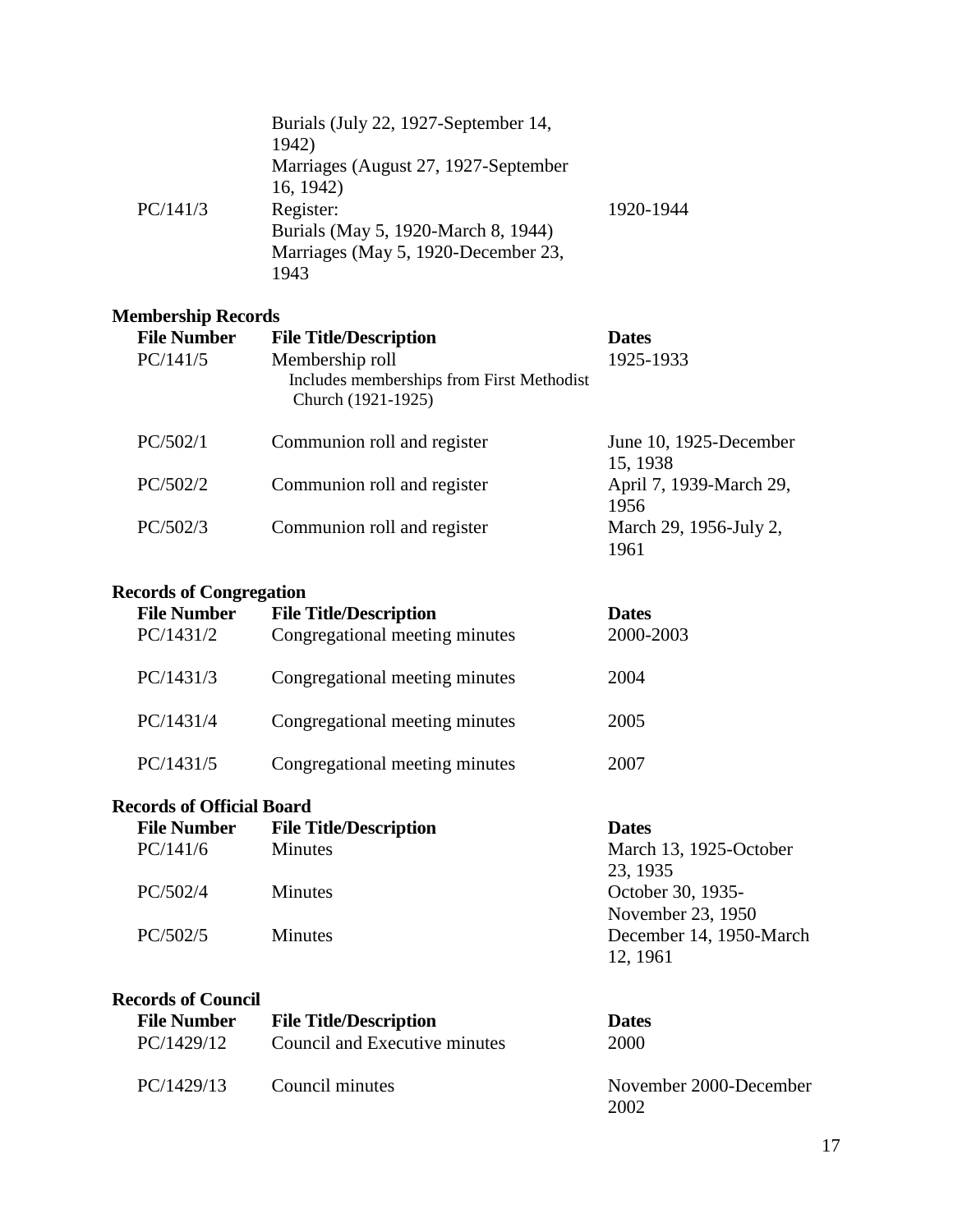| PC/1429/14 | <b>Executive minutes</b>                                                                                                                                                                             | November 2000-November<br>2002 |
|------------|------------------------------------------------------------------------------------------------------------------------------------------------------------------------------------------------------|--------------------------------|
| PC/1429/15 | Council and Executive minutes                                                                                                                                                                        | 2003                           |
| PC/1429/16 | Council and Executive minutes                                                                                                                                                                        | 2004                           |
| PC/1430/1  | Council minutes                                                                                                                                                                                      | 2005                           |
| PC/1431/7  | -Report of triennial visit from Prince<br>Edward Island Presbytery (2005)<br>-Council retreat (2005)<br>-CGI survey and insurance (2005)<br>-Pastoral Charge conversations-Survey<br>report $(2005)$ | 2005                           |
| PC/1431/6  | Marriage policy                                                                                                                                                                                      | 2005                           |
| PC/1430/2  | Council minutes                                                                                                                                                                                      | 2006                           |
| PC/1430/3  | Council minutes                                                                                                                                                                                      | 2007                           |
| PC/1430/4  | Council minutes                                                                                                                                                                                      | 2008                           |
| PC/1430/5  | Council minutes                                                                                                                                                                                      | 2009                           |
| PC/1430/6  | Council minutes                                                                                                                                                                                      | 2010                           |
| PC/1430/7  | <b>Council and Committee minutes</b>                                                                                                                                                                 | 2011                           |
| PC/1430/8  | Council minutes                                                                                                                                                                                      | 2012                           |
| PC/1430/9  | Council minutes                                                                                                                                                                                      | 2013                           |
| PC/1430/11 | Council minutes                                                                                                                                                                                      | 2014                           |
| PC/1430/12 | Council minutes                                                                                                                                                                                      | 2015                           |
| PC/1430/13 | Council minutes                                                                                                                                                                                      | 2016                           |
| PC/1431/1  | <b>Council and Committees minutes</b>                                                                                                                                                                | 2017                           |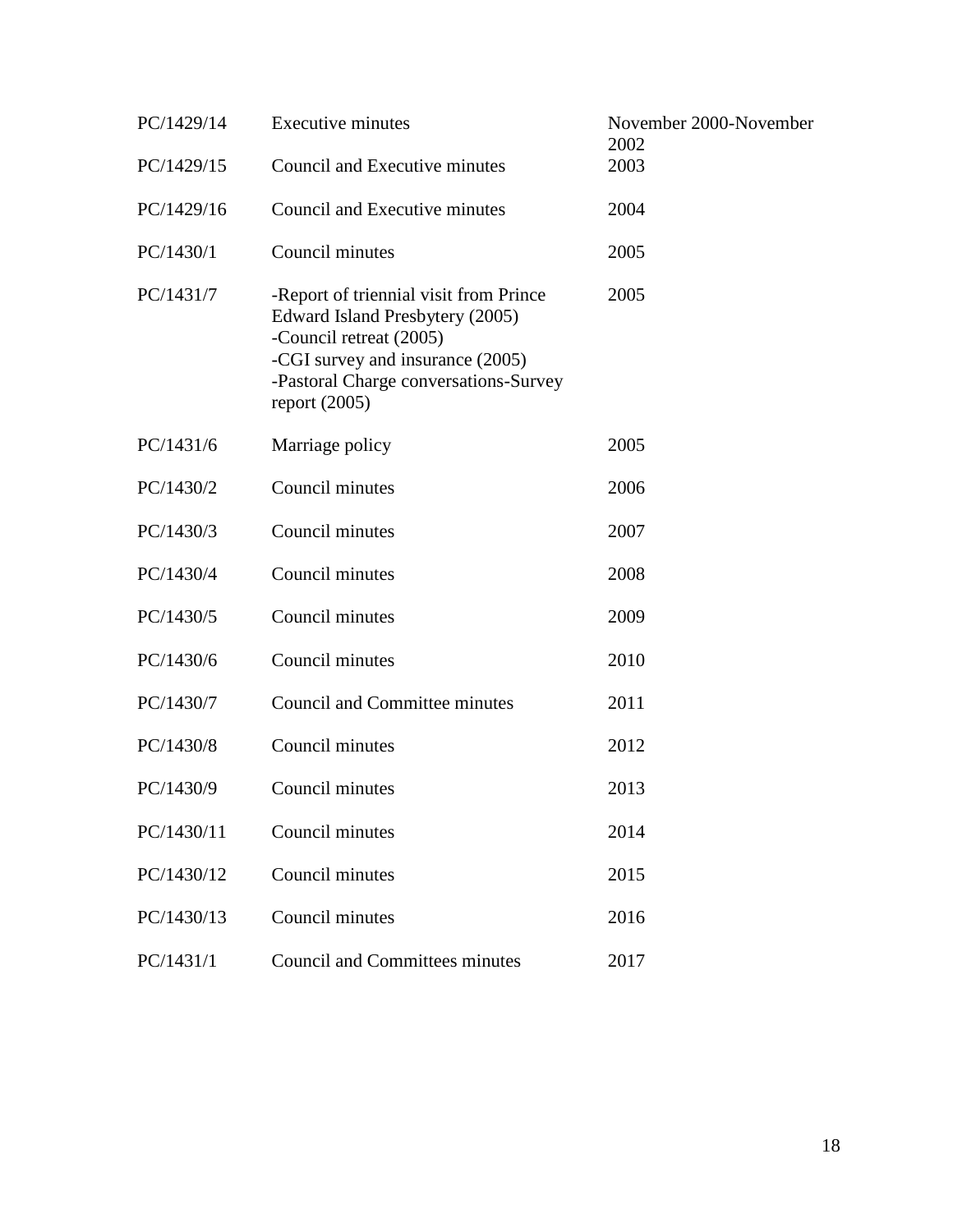| <b>Records of Session</b>                          |                                                                                                                                                                     |                                     |
|----------------------------------------------------|---------------------------------------------------------------------------------------------------------------------------------------------------------------------|-------------------------------------|
| <b>File Number</b>                                 | <b>File Title/Description</b>                                                                                                                                       | <b>Dates</b>                        |
| PC/502/6                                           | <b>Minutes</b>                                                                                                                                                      | July 6, 1925-December 25,           |
|                                                    |                                                                                                                                                                     | 1942                                |
| PC/1468/20                                         | Session manual                                                                                                                                                      | April 1961                          |
| <b>Records of Board of Trustees</b>                |                                                                                                                                                                     |                                     |
| <b>File Number</b>                                 | <b>File Title/Description</b>                                                                                                                                       | <b>Dates</b>                        |
| MF/262                                             | <b>Minutes</b>                                                                                                                                                      | 1977-1982                           |
| MF/369                                             | Minutes                                                                                                                                                             | 1934-April 19, 1990                 |
| PC/1430/10                                         | Structural Review of Roof Framing and<br><b>Masonry Walls</b>                                                                                                       | 2014                                |
| <b>Records of Board of Stewards</b>                |                                                                                                                                                                     |                                     |
| <b>File Number</b>                                 | <b>File Title/Description</b>                                                                                                                                       | <b>Dates</b>                        |
| PC/142/1                                           | Minutes                                                                                                                                                             | June 19, 1925-January 16,<br>1933   |
| PC/142/2                                           | <b>Minutes</b>                                                                                                                                                      | February 6, 1933-January<br>4, 1943 |
| <b>Records of Treasurer</b>                        |                                                                                                                                                                     |                                     |
|                                                    |                                                                                                                                                                     |                                     |
| <b>File Number</b>                                 | <b>File Title/Description</b>                                                                                                                                       | <b>Dates</b>                        |
| PC/502/7                                           | Treasurer's book-collections by envelope                                                                                                                            | August 31, 1922-June 30,<br>1931    |
|                                                    |                                                                                                                                                                     |                                     |
| <b>Records of Committees</b><br><b>File Number</b> |                                                                                                                                                                     | <b>Dates</b>                        |
| PC/1470/10                                         | <b>File Title/Description</b><br>Department of Religious Education<br>constitution                                                                                  | 1936                                |
| PC/133/5                                           | -Constitution of the Department of<br>Religious Education (1938)<br>-Instruction booklet for volunteers in<br>Church Loyalty Visitation program<br>(September 1943) | 1938; 1943                          |
| PC/133/4                                           | Christian Education Manual for Cub,<br>Brownie, Scout and Guide Leaders<br>published by the Christian Education<br>Committee                                        | n.d.                                |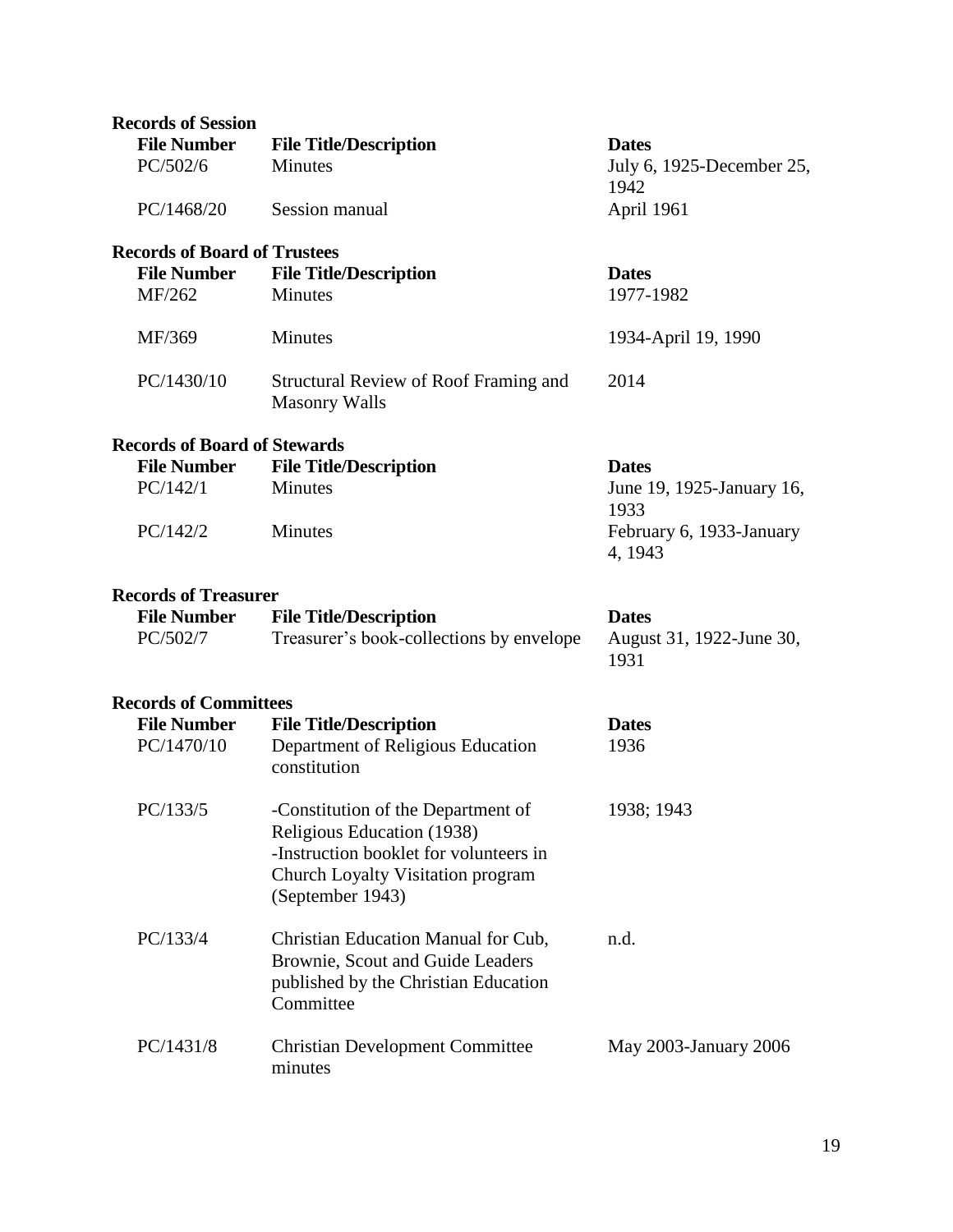# **Records of Wesleyan Methodist Day School**

| <b>File Number</b> | <b>File Title/Description</b> | <b>Dates</b> |
|--------------------|-------------------------------|--------------|
| PC/503/1           | Treasurer's book-Receipts and | 1904-1957    |
|                    | expenditures                  |              |

#### **Records of Sunday School**

| <b>File Number</b><br>PC/142/5 | <b>File Title/Description</b><br>Minutes<br>Also includes minutes from First Methodist<br>$(1924-1925)$ | <b>Dates</b><br>1925-November 4, 1943 |
|--------------------------------|---------------------------------------------------------------------------------------------------------|---------------------------------------|
| PC/503/3                       | Minutes                                                                                                 | December 9, 1934-<br>November 7, 1935 |
| PC/858/2                       | Minutes                                                                                                 | May 9, 1943-December 7,<br>1948       |
| PC/858/3                       | <b>Minutes</b>                                                                                          | January 10, 1951-October<br>1957      |
| PC/503/2                       | Attendance register<br>Also includes attendance records from<br>First Methodist Church (1920-1925)      | 1925-1945                             |

## **Records of Women's Organizations**

| <b>File Number</b>                    | <b>File Title/Description</b>                                                                                                                                            | <b>Dates</b>                         |
|---------------------------------------|--------------------------------------------------------------------------------------------------------------------------------------------------------------------------|--------------------------------------|
| PC/133/1a                             | Junior Women's Auxiliary minutes and<br>roll                                                                                                                             | October 1948-December<br>11, 1955    |
| PC/133/1b                             | Junior Women's Auxiliary/Women's<br>Association minutes and roll<br>In September 1958, the Senior and Junior<br>Auxiliary amalgamated to form the<br>Women's Association | January 9, 1956-December<br>10, 1961 |
| <b>Records of Men's Organizations</b> |                                                                                                                                                                          |                                      |
| <b>File Number</b>                    | <b>File Title/Description</b>                                                                                                                                            | <b>Dates</b>                         |
| PC/858/4                              | Trinity Men's Association minutes                                                                                                                                        | November 1943-October<br>1956        |
| <b>Records of Youth Organizations</b> |                                                                                                                                                                          |                                      |
| <b>File Number</b>                    | <b>File Title/Description</b>                                                                                                                                            | <b>Dates</b>                         |
| PC/1476/5                             | Programme for Three One-Act Plays<br>Presented by the Young People's Union<br>of Trinity United Church                                                                   | March 23, 1939                       |
| PC/858/5                              | Young People's Union minutes                                                                                                                                             | October 22, 1943-                    |

November 9, 1945<br>November 16, 1945-PC/503/4 Young People's Union minutes September 17, 1948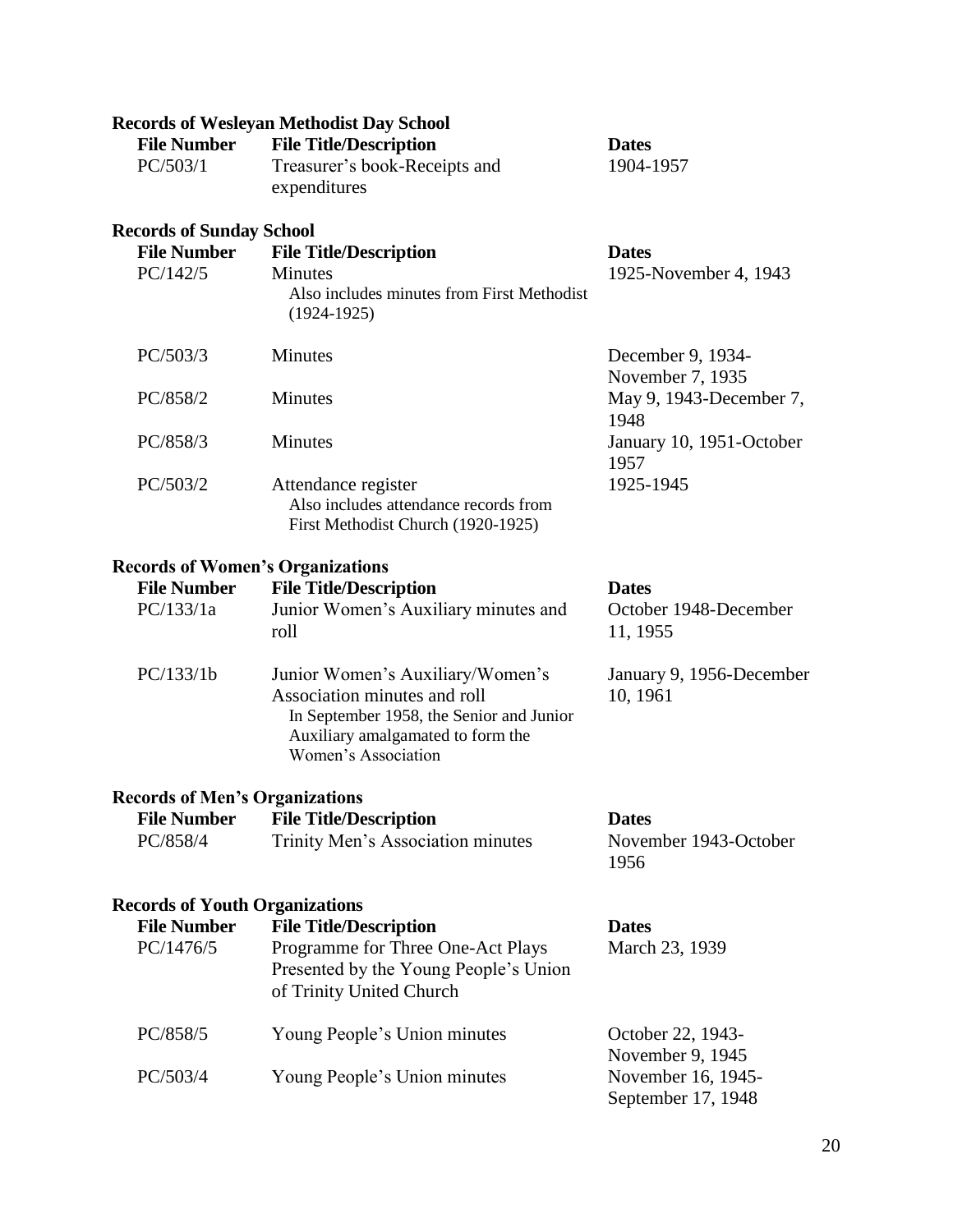| PC/503/5                                              | Young People's Union minutes                                                                                                                                                                                                                                                                                                                                                                                                                                                                                                                                                             | September 24, 1948-                                                                                                                                                 |
|-------------------------------------------------------|------------------------------------------------------------------------------------------------------------------------------------------------------------------------------------------------------------------------------------------------------------------------------------------------------------------------------------------------------------------------------------------------------------------------------------------------------------------------------------------------------------------------------------------------------------------------------------------|---------------------------------------------------------------------------------------------------------------------------------------------------------------------|
| PC/858/6                                              | Young People's Union minutes                                                                                                                                                                                                                                                                                                                                                                                                                                                                                                                                                             | September 1, 1950<br>November 25, 1952-                                                                                                                             |
| PC/503/6                                              | Young People's Union minutes                                                                                                                                                                                                                                                                                                                                                                                                                                                                                                                                                             | January 12, 1954<br>February 2, 1954-<br>November 4, 1955                                                                                                           |
| PC/503/7                                              | Young People's Union minutes                                                                                                                                                                                                                                                                                                                                                                                                                                                                                                                                                             | September 26, 1960-<br>November 20, 1967                                                                                                                            |
| PC/503/8                                              | Young People's Union treasurer's book                                                                                                                                                                                                                                                                                                                                                                                                                                                                                                                                                    | April 1962-May 1967                                                                                                                                                 |
| <b>Newsletters</b><br><b>File Number</b><br>PC/1103/9 | <b>File Title/Description</b><br><b>Trinity Beacon newsletter</b>                                                                                                                                                                                                                                                                                                                                                                                                                                                                                                                        | <b>Dates</b><br>October 1978; December<br>1979; March 1980; June<br>1980; September 1980;<br>April 1981; June 1981;<br>April 1984; September<br>1984; December 1984 |
| <b>Orders of Service</b>                              |                                                                                                                                                                                                                                                                                                                                                                                                                                                                                                                                                                                          |                                                                                                                                                                     |
| <b>File Number</b>                                    | <b>File Title/Description</b>                                                                                                                                                                                                                                                                                                                                                                                                                                                                                                                                                            | <b>Dates</b>                                                                                                                                                        |
| PC/1476/5                                             | Programme for 121 <sup>st</sup> Anniversary of the<br>I.O.O.F. service                                                                                                                                                                                                                                                                                                                                                                                                                                                                                                                   | April 21, 1940                                                                                                                                                      |
| PC/213/12                                             | Order of service: 140 <sup>th</sup> Anniversary of<br>Laying of Cornerstone                                                                                                                                                                                                                                                                                                                                                                                                                                                                                                              | June 15, 2003                                                                                                                                                       |
| PC/1470/11                                            | -Organ recital (n.d.)<br>-Bulletin for week of October 25-30, 1937<br>-Bulletin for week of May 23-28, 1938<br>-75 <sup>th</sup> anniversary services and dedication<br>of memorial window (November 12,<br>1939)<br>-Easter morning (April 18, 1954)<br>-February 5, 1956<br>-Centennial Services (1963)<br>-January 12, 1964<br>-Anniversary service, November 14, 1965<br>-Dedication and official opening of<br>Trinity Hall (November 14, 1965)<br>-August 16, 1970<br>-August 27, 1972<br>-A Service of Public Worship in<br>observance of the 50 <sup>th</sup> Anniversary of The |                                                                                                                                                                     |

United Church of Canada (June 8, 1975)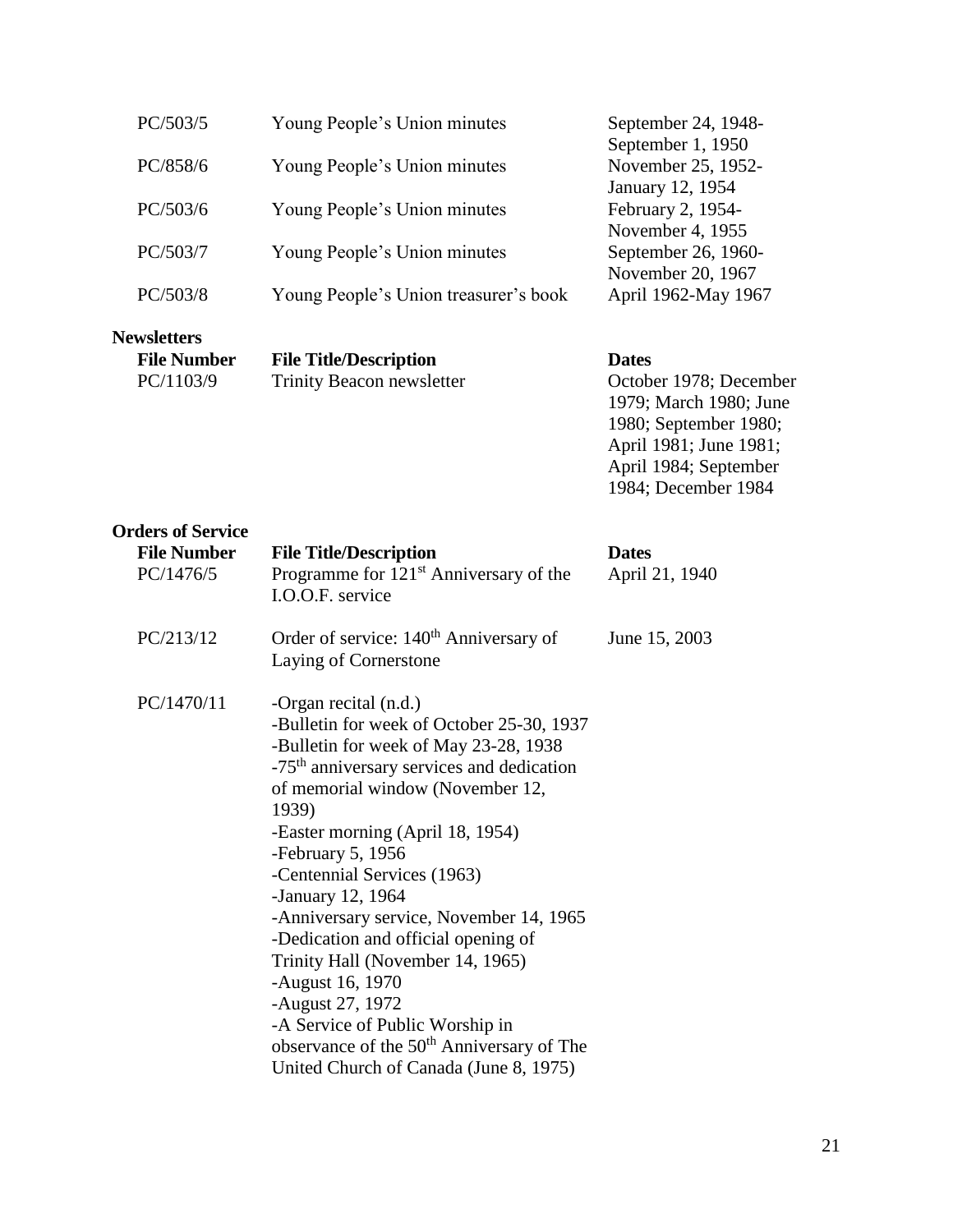|                                     | -198 <sup>th</sup> anniversary of the congregation and<br>$112th$ anniversary of the church building<br>(November 14, 1976)<br>-200 <sup>th</sup> Anniversary Services (November<br>19, 1978)<br>-February 26, 1984<br>-206 <sup>th</sup> anniversary (November 18, 1984)<br>-Bulletin for 218 <sup>th</sup> Anniversary service<br>(November 17, 1996) |                               |
|-------------------------------------|---------------------------------------------------------------------------------------------------------------------------------------------------------------------------------------------------------------------------------------------------------------------------------------------------------------------------------------------------------|-------------------------------|
| <b>Photographs</b>                  |                                                                                                                                                                                                                                                                                                                                                         |                               |
| <b>File Number</b><br>V/66/GC/4.131 | <b>File Title/Description</b><br>Exterior of Benjamin Heartz Memorial<br>Hall<br>B&W. 15 cm x 20 cm. Bayer,<br>Charlottetown, Prince Edward Island                                                                                                                                                                                                      | <b>Dates</b><br>$[1910-1969]$ |
| V/66/GC/4.132                       | Exterior of Benjamin Heartz Memorial<br>Hall<br>B&W, 9 cm x 20 cm                                                                                                                                                                                                                                                                                       | $[192-?]$                     |
| V/66/GC/4.133                       | Exterior of Trinity United Church,<br>Charlottetown (photocopy)<br>B&W, 10 cm x 12 cm                                                                                                                                                                                                                                                                   | [1960]                        |
| V/66/GC/4.134                       | Interior of Trinity United Church with<br>view of organ, Charlottetown (photocopy)<br>B&W. 10 cm x 12 cm                                                                                                                                                                                                                                                | [1960]                        |
| MC/079                              | Postcard of exterior of Trinity United<br>Church<br>B&W, 14.6 cm x 9.9 cm                                                                                                                                                                                                                                                                               |                               |
| <b>Artifacts</b>                    |                                                                                                                                                                                                                                                                                                                                                         |                               |
| <b>File Number</b><br>PC/519/24     | <b>File Title/Description</b><br>Commemorative metal ornament of<br>exterior of church building<br>Includes note card with history of church                                                                                                                                                                                                            | <b>Dates</b><br>1999          |
| PC/493/20                           | The Stained Glass Windows at Trinity<br>United Church by Reginald Porter<br>Coil bound book including colour<br>photographs of windows and descriptions                                                                                                                                                                                                 | 2015                          |
| PC/493/21                           | DVD-Recording of architecture lecture at<br>Trinity by Reginald Porter                                                                                                                                                                                                                                                                                  | 2016                          |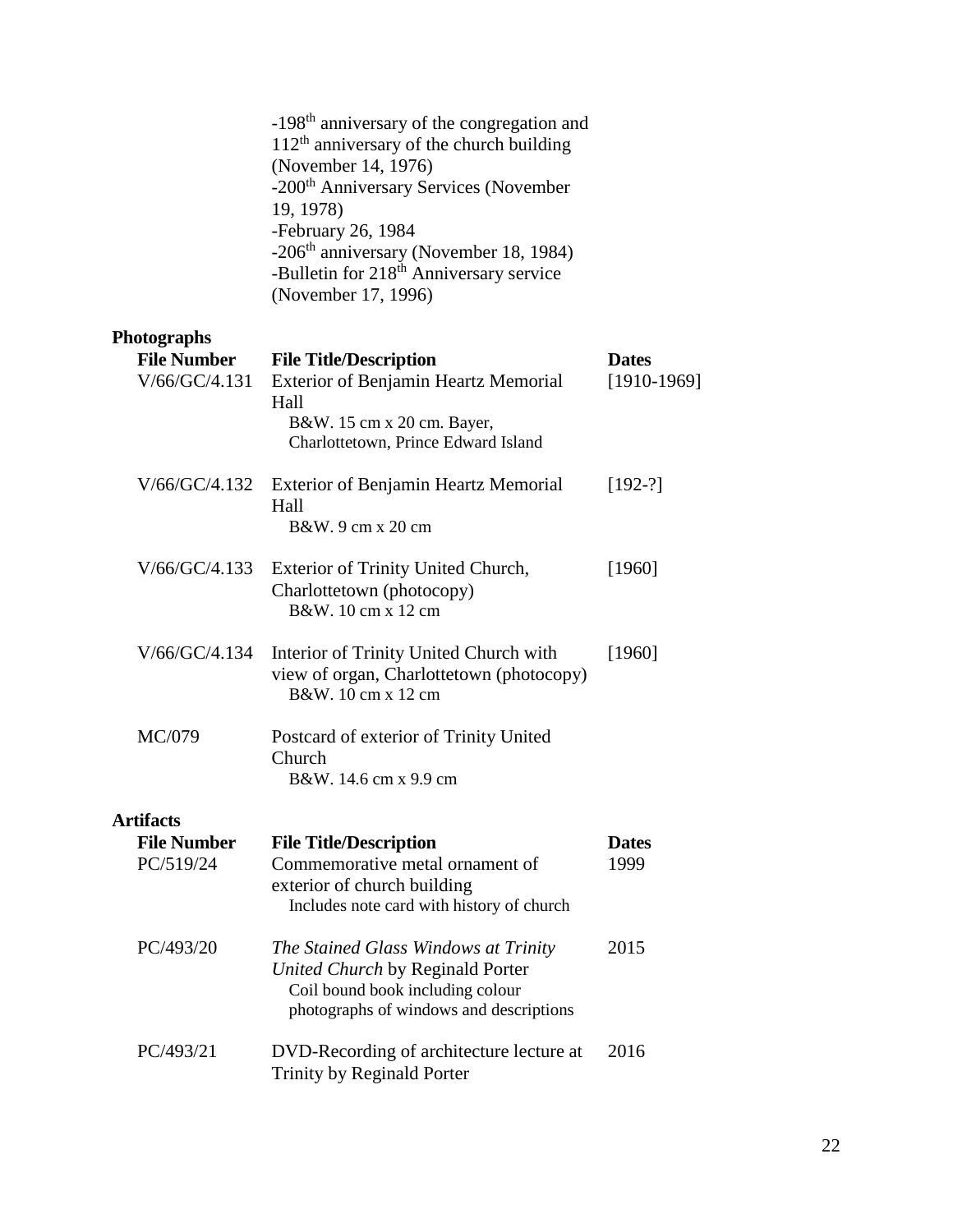PC/654/1 Honor roll

| <b>Church Histories</b>        |                                                                                                                                                                                                                                                                                                                                                                                                                                                                                                                                                                                                                                                                                                                                                                                                                                                                                                                                                                                                                                                                                                                                          |                      |
|--------------------------------|------------------------------------------------------------------------------------------------------------------------------------------------------------------------------------------------------------------------------------------------------------------------------------------------------------------------------------------------------------------------------------------------------------------------------------------------------------------------------------------------------------------------------------------------------------------------------------------------------------------------------------------------------------------------------------------------------------------------------------------------------------------------------------------------------------------------------------------------------------------------------------------------------------------------------------------------------------------------------------------------------------------------------------------------------------------------------------------------------------------------------------------|----------------------|
| <b>File Number</b><br>PC/133/2 | <b>File Title/Description</b><br>Correspondence with Mount Allison<br>University re. safekeeping of church<br>documents                                                                                                                                                                                                                                                                                                                                                                                                                                                                                                                                                                                                                                                                                                                                                                                                                                                                                                                                                                                                                  | <b>Dates</b><br>1928 |
| PC/133/3                       | Copies of correspondence between the<br>Maritime Conference Archives and the<br>Board of Trustees re. records placed in the                                                                                                                                                                                                                                                                                                                                                                                                                                                                                                                                                                                                                                                                                                                                                                                                                                                                                                                                                                                                              | 1989                 |
| CH/608                         | <b>PEI Provincial Archives</b><br>-"Glimpses of Glory and Grace: Trinity<br>United Church, Charlottetown, 1809-<br>1964-How the Lord Brought it to Pass" by<br>Flora Smith Rogers, 1964, 40 pp.<br>Includes update up to 1975 by Mrs T.J.<br>Humphrey<br>-History of Clifton United Church, n.d, 1<br>pp.<br>-List of records held at Maritime<br>Conference Archives and at Trinity<br>United Church (1973)<br>-Factsheet on Trinity United Church,<br>1973, 1 p.<br>-History and description of organ<br>(Casavant 1955, 3 Manual Opus 2256)<br>-Brief history of Trinity United Church<br>and description of present day services<br>-"Methodism in Charlottetown" by Henry<br>Smith, 11 pp.<br><b>Newspaper Clippings:</b><br>-Newspaper clipping: 65 <sup>th</sup> Anniversary of<br>Trinity United Church, The United<br>Churchman, November 27, 1929<br>-Newspaper clipping: Article on Heartz<br>Memorial Hall, The Onward, September<br>23, 1911<br>-Newspaper clipping: "Congregation<br>Plans $11th$ Anniversary," November 5,<br>1975<br>-Newspaper clipping: "Trinity United<br><b>Church In Charlottetown Commemorates</b> |                      |
|                                | 50 <sup>th</sup> Anniversary of First Church<br>Broadcast in Eastern Canada," The<br>Journal-Pioneer, February 3, 1975                                                                                                                                                                                                                                                                                                                                                                                                                                                                                                                                                                                                                                                                                                                                                                                                                                                                                                                                                                                                                   |                      |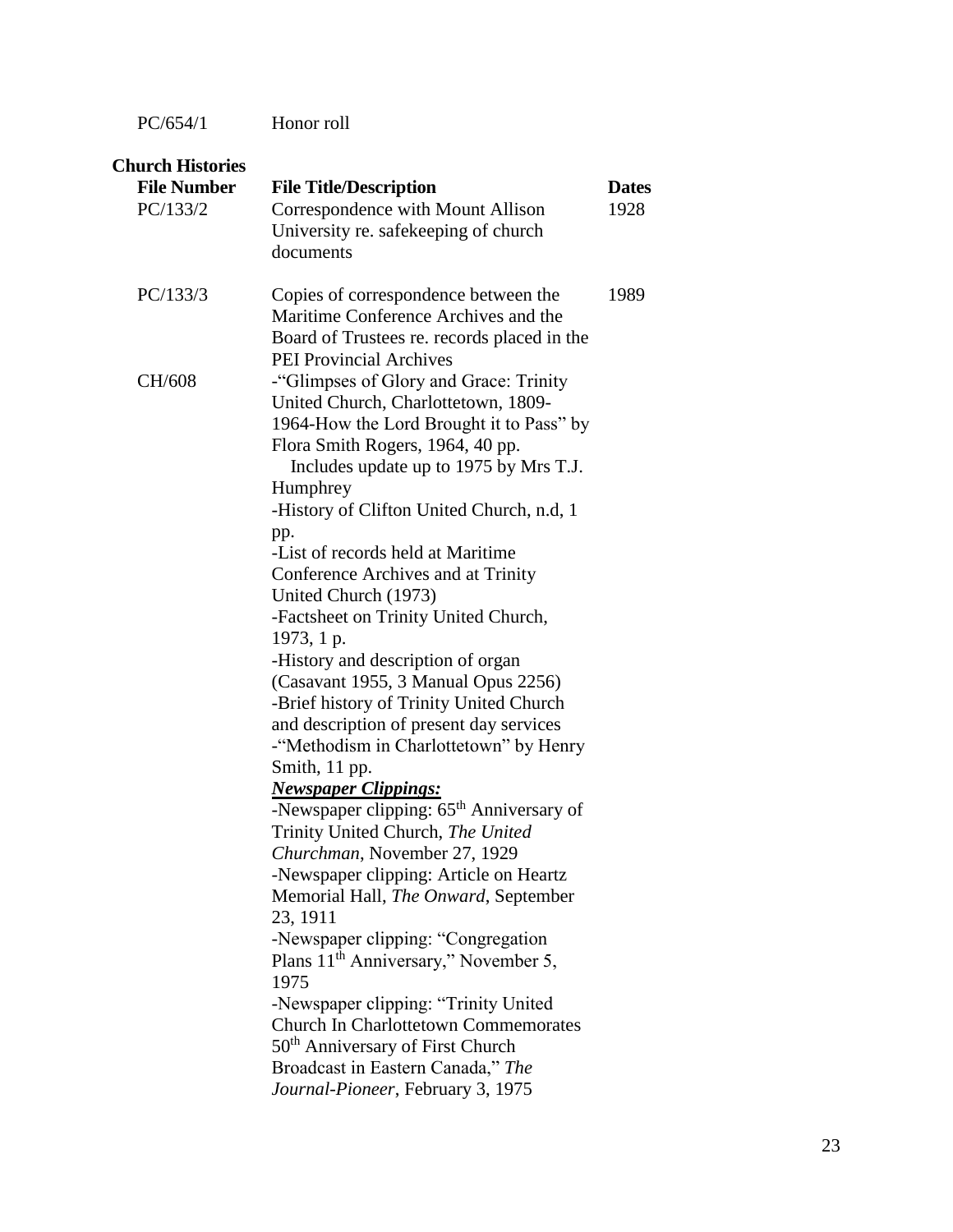-Newspaper clipping: "Trinity Congregation Marks Anniversary: 200 Years Old Sunday," n.d. -Newspaper clipping: "United Church Congregation Celebrate 200<sup>th</sup> Anniversary," n.d. -Newspaper clipping: "Trinity Church Plans Celebration," n.d. -Newspaper clipping: "Boothroyd to Speak at Trinity," *The Guardian*, November 14, 1978 -Newspaper clipping: "New Parkdale - Royalty United Church Holds Business Meeting," May 26, 1957 -Newspaper clipping: "City United Churches Plan Special Service," n.d. -Newspaper clipping: "City United Churches Plan Join Service," June 5, 1975 -Newspaper clipping: "Attend Anniversary Services Here," November 1971 -Newspaper clipping: "Pioneer Protestant Cemetery in Ch'town Undergoing Restoration," n.d. -Newspaper clipping: "Trinity to Celebrate 164th Anniversary," *The Guardian*, November 13, 1971 -Newspaper clipping: "Trinity United Church to Observe Anniversary," n.d. -Newspaper clipping: "Christ is our leader motto of  $2,000$  Strong" re.  $50<sup>th</sup>$ anniversary of The United Church of Canada, *The Guardian*, June 7, 1975 -Newspaper clipping: "Raging Fire Destroys Heartz Memorial Hall," *The Guardian*, October 12, 1969 -Newspaper clipping: "Hall Destroyed, Church Receives Smoke Damage," *Chronicle -Herald*, October 29, 1969 -Newspaper clipping: "Trinity observing 105th anniversary," *The Patriot*, November 12, 1969 -Newspaper clipping: "Charlottetown Church Plans 105<sup>th</sup> Anniversary Observance," *The Guardian*, November 13, 1969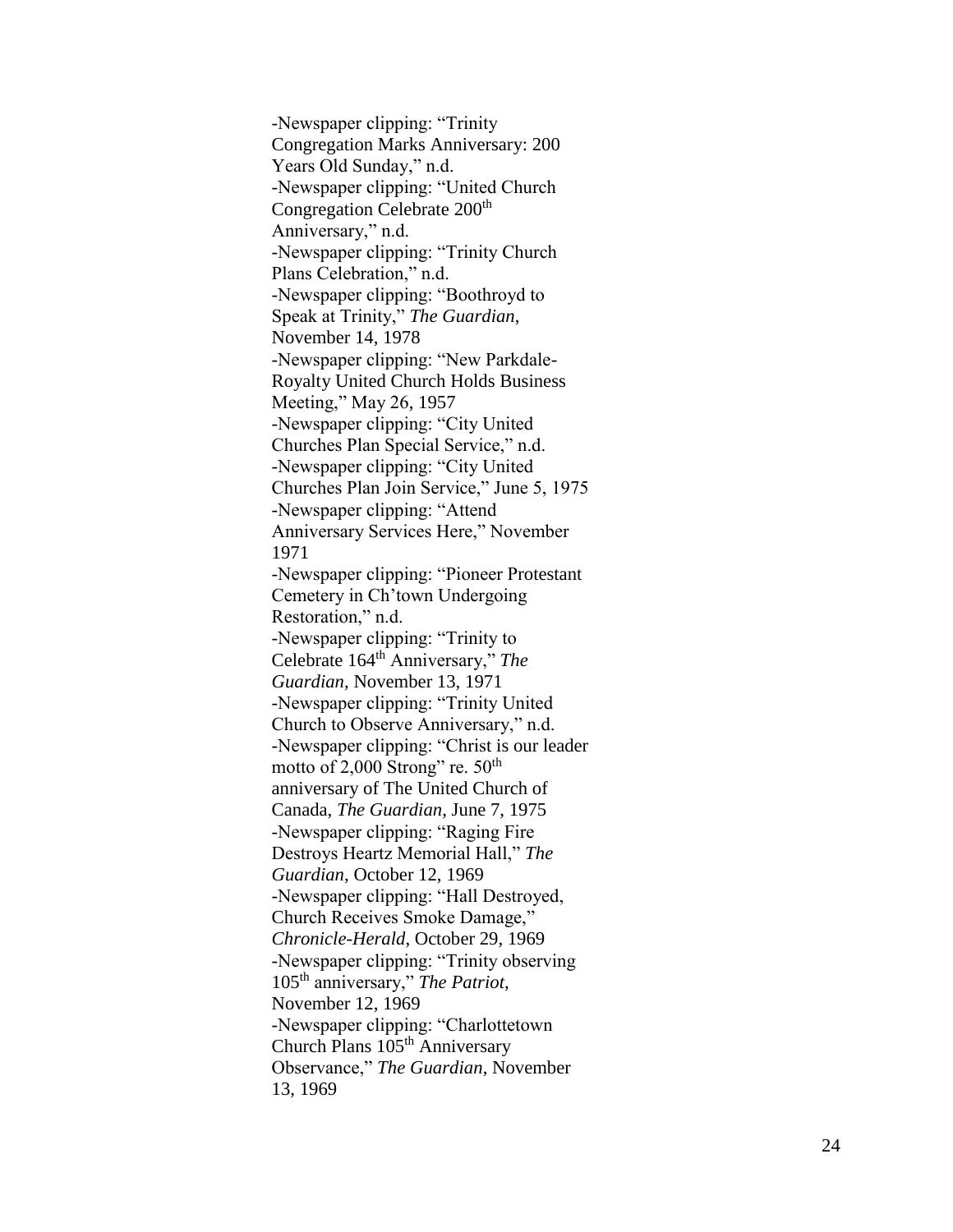-Newspaper clipping: "Charlottetown Churches Plan Special Christmas Services," *Summerside Journal-Pioneer,*  December 23, 1969 -Newspaper clipping: "Interfaith Service Held," *The Guardian*, January 26, 1970 -Newspaper clipping: "Sunday dedication for stained glass windows," *Summerside Journal-Pioneer,* September 23, 2006 -Newspaper clipping: "Trinity UCW hold luncheon meeting," n.d. -Newspaper clipping: "Stained Glass Window Unveiled," *Summerside Journal-Pioneer* -Newspaper clipping: "Trinity Gathering," *The Guardian*, July 15, 2006 -Newspaper clipping: "Minister says church caught in middle on door issue" by Doug Gallant, *The Guardian* -Newspaper clipping: "Door still open on Trinity United Church request for windows" by Cassandra Bernard, *The Guardian* -Newspaper clipping: "Historic Charlottetown church's appeal for glass in new doors rejected by council" -Newspaper clipping: "Spirit of the season: Trinity United Church scene of A Christmas Carol," n.d. -Newspaper clipping re. global justice dinner, March 5, 2007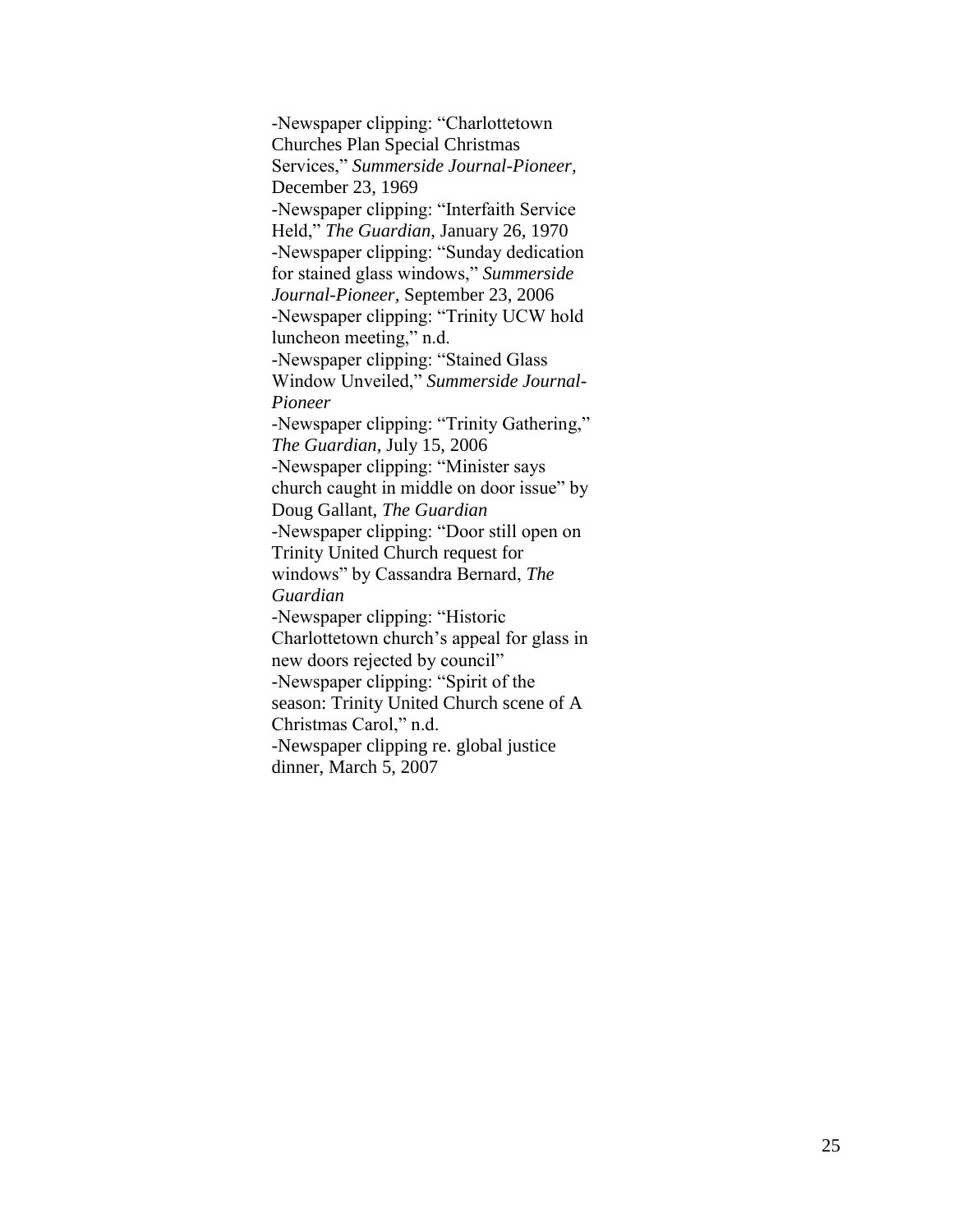<span id="page-25-0"></span>**Reference Number:** PC/615/6 **Title:** Mount Herbert United Church records **Dates:** 1943-1962 **Extent:** 4.5 cm of textual records

**Administrative History:** At the time of the formation of The United Church of Canada in 1925, Mount Herbert became part of the Pownal Pastoral Charge along with Clifton and Millview. In 1962, Mount Herbert and Clifton became part of the Charlottetown: Trinity Pastoral Charge. Mount Herbert United Church amalgamated with Trinity United Church in 1970.

**Scope and Content:** Sous-fonds consists of minutes; financial accounts; and unpublished histories from Mount Herbert United Church. Sous-fonds is composed of the following series:

> Records of Congregation Records of Treasurer Records of Women's Organizations Records of Youth Organizations Church Histories

#### **Note:**

**Source of supplied title proper:** Title based on contents of sous-fonds.

#### **File List:**

# **Records of Congregation**

| <b>File Number</b><br>PC/858/1          | <b>File Title/Description</b><br>Congregational meeting minutes<br>Also includes financial accounts (1943-<br>1962) | <b>Dates</b><br>January 27, 1952-June 17,<br>1962   |
|-----------------------------------------|---------------------------------------------------------------------------------------------------------------------|-----------------------------------------------------|
| <b>Records of Treasurer</b>             |                                                                                                                     |                                                     |
| <b>File Number</b>                      | <b>File Title/Description</b>                                                                                       | <b>Dates</b>                                        |
| PC/858/1                                | <b>Financial accounts</b><br>Also includes congregational minutes<br>$(1952 - 1962)$                                | 1943-1962                                           |
| <b>Records of Women's Organizations</b> |                                                                                                                     |                                                     |
| <b>File Number</b>                      | <b>File Title/Description</b>                                                                                       | <b>Dates</b>                                        |
| PC/503/9                                | Ladies Aid minutes and roll                                                                                         | March 8, 1957-January 14,<br>1962                   |
| <b>Records of Youth Organizations</b>   |                                                                                                                     |                                                     |
| <b>File Number</b><br>PC/503/10         | <b>File Title/Description</b><br>Young People's Union minutes and roll                                              | <b>Dates</b><br>January 9, 1945-December<br>1, 1949 |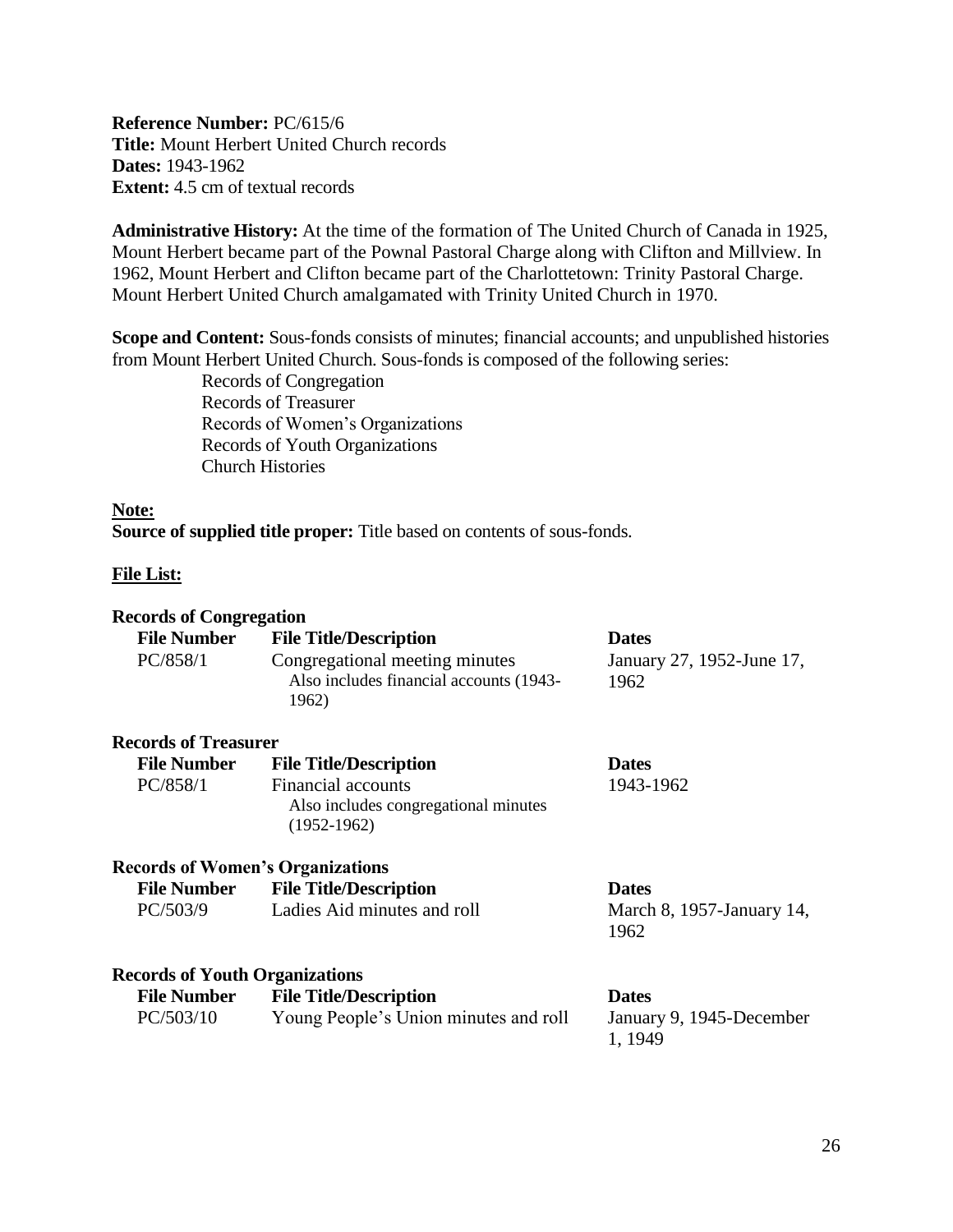| <b>Church Histories</b> |                                                                               |              |
|-------------------------|-------------------------------------------------------------------------------|--------------|
| <b>File Number</b>      | <b>File Title/Description</b>                                                 | <b>Dates</b> |
| CH/608                  | -Mount Herbert Church History, 2 pp.<br>-"Some Early History of Mount Herbert | 1986         |
|                         | Church, 4 pp.                                                                 | 1956         |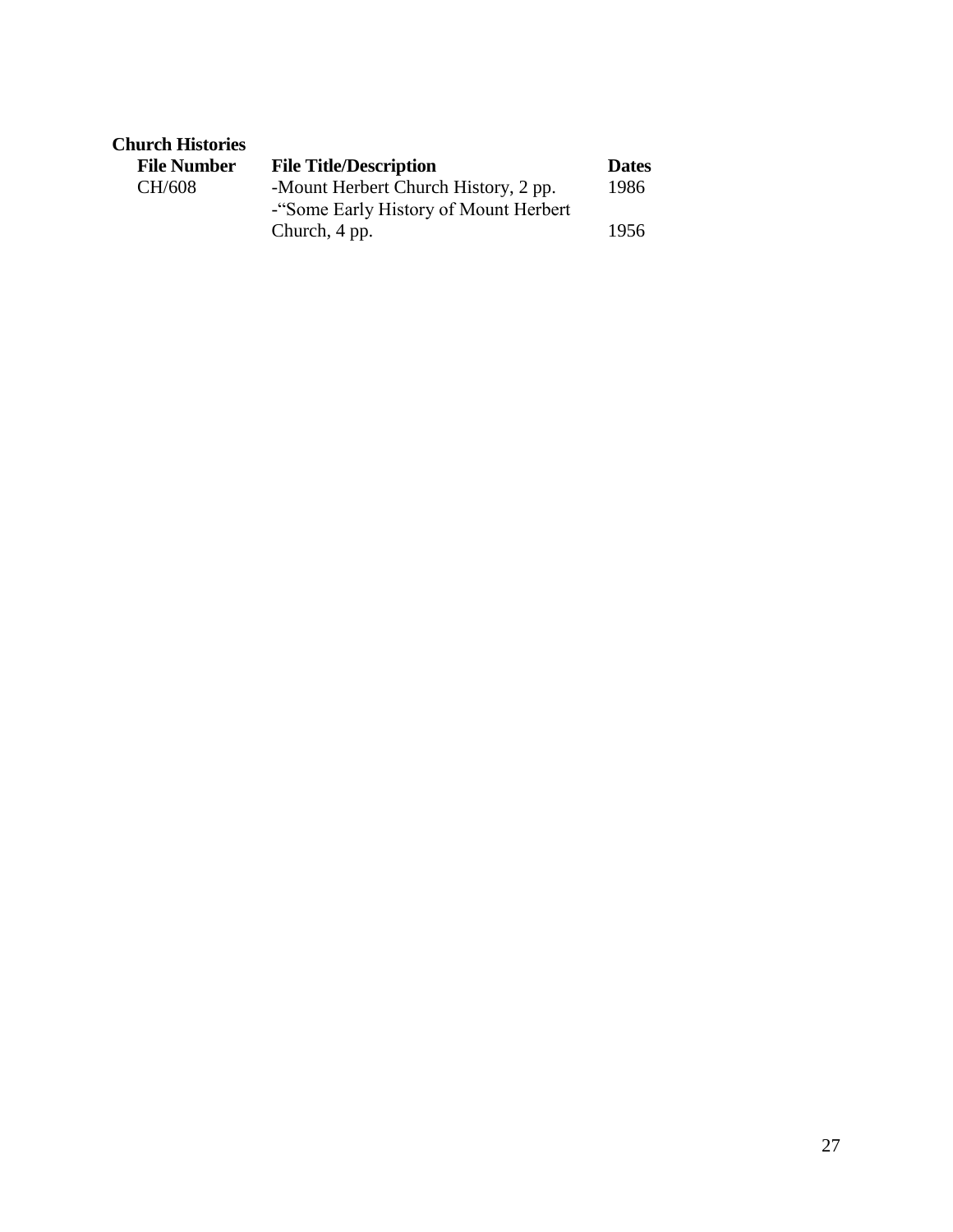#### **Ministers of Charlottetown Methodist Circuit/First Methodist Church**

<span id="page-27-0"></span>1807-1815: James Bulpitt 1815-1817: John Hicks 1817-1818: J.B. Strong 1818-1819: Joh Fishpool 1819-1821: Robert Alder 1821-1823: Stephen Bamford 1823-1826: William Bent 1826-1828: Henry Pope Sr. 1828-1829: William Temple 1830-1831: William MacDonald 1831-1833: Stephen Bamford 1833-1834: William Dawson 1834-1836: J.P. Hetherington 1836-1839: Richard Knight 1839-1843: William Smith 1843-1846: J.B. Strong 1847-1848: William Webb 1848-1850: Edmond Batterall 1850-1852: Frederick Smallwood 1852-1854: Ephraim Evans 1854-1857: John McMurray 1857-1860: Ingram Sutcliffe 1860-1862: Henry Daniel 1862-1864: John Brewster 1864-1867: Matthew Richey 1867-1870: Henry Pope Jr. 1870-1871: George S. Milligan 1871-1873: James Taylor 1873-1876: D.D. Currie 1876-1879: John Lathern 1879-1882: H.P. Cowperthwaite 1882-1885: John Burwash 1885-1888: Job Shenton 1888-1891: John Read 1891-1894: W.W. Brewer 1894-1899: George M. Campbell 1899-1900: J.J. Teasdale 1900-1904: George M. Young 1904-1907: William Dobson 1907-1911: H.E. Thomas 1911-1914: Jacob Heaney 1914-1915: John L. Dawson 1915-1919: Robert G. Fulton 1918-1920: Ovid H. Peters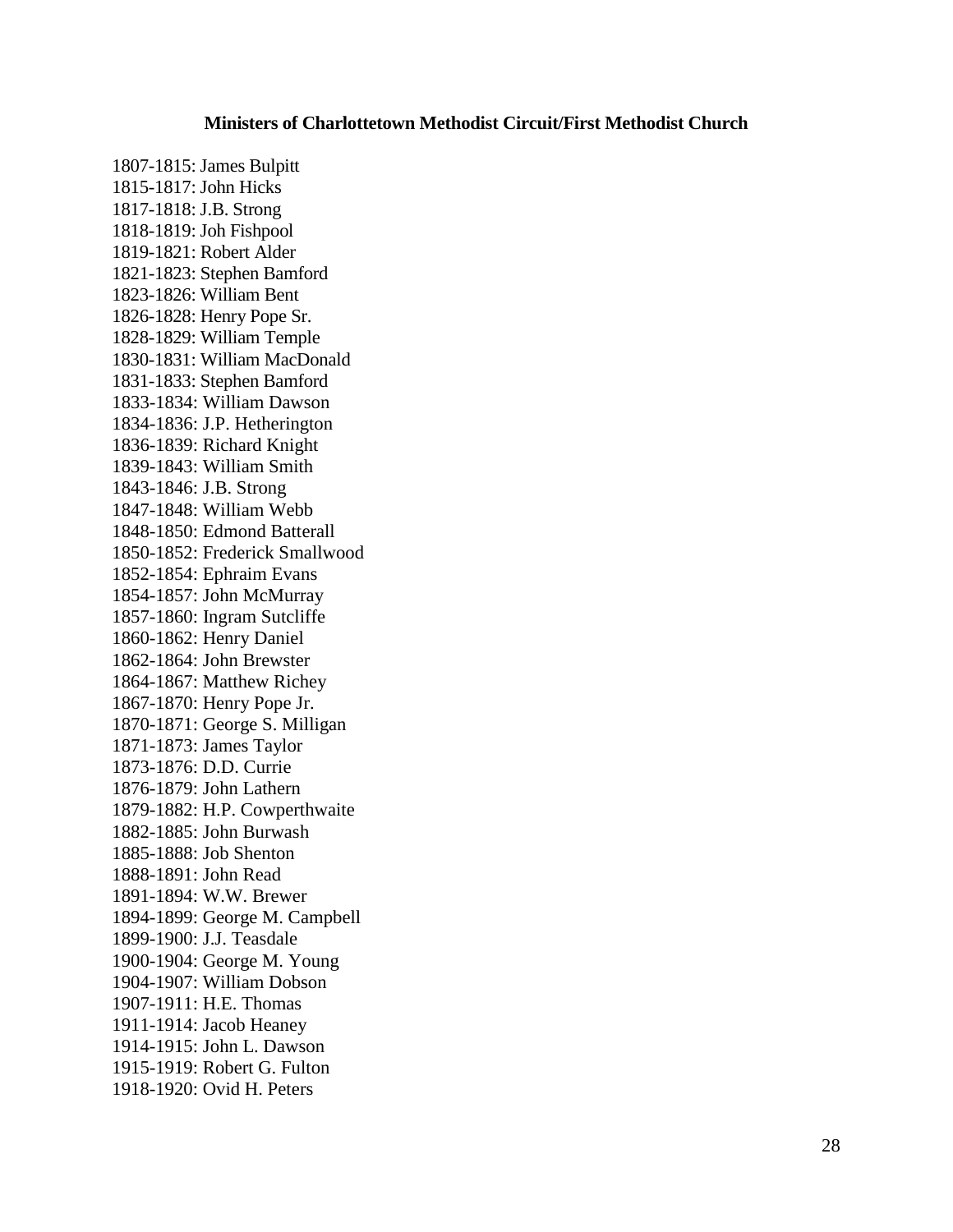1919-1922: G.W.F. Glendenning 1922-1925: Wofford M. Ryan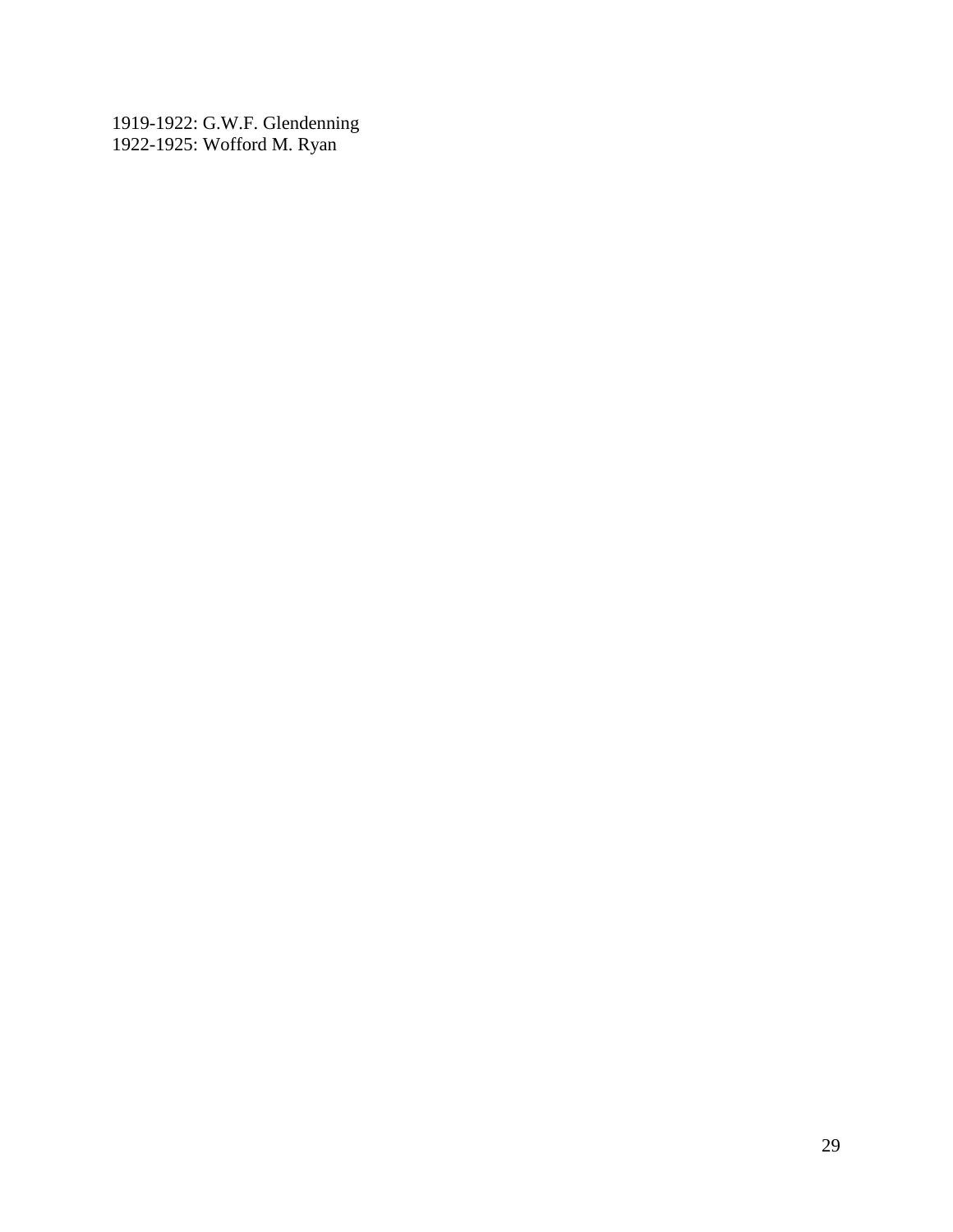### **Ministers of Grace Methodist Church**

<span id="page-29-0"></span>1877-1879: J.G. Yelland 1879-1883: J. Harris 1879-1883: J.A. Dafoe 1883-1886: S.H. Rice 1886-1889: W. Harrison 1889-1891: W.W. Brewer 1891-1892: C.W. Hamilton 1892-1895: G.C.P. Palmer 1895-1899: W.J. Kirby 1899-1903: J.W.W. Connell 1904-1907: W.D. Lodge 1907-1908: T. Marshall 1908-1912: William Harrison 1913-1914: T. Marshall 1914-1918: F.H. Littlejohns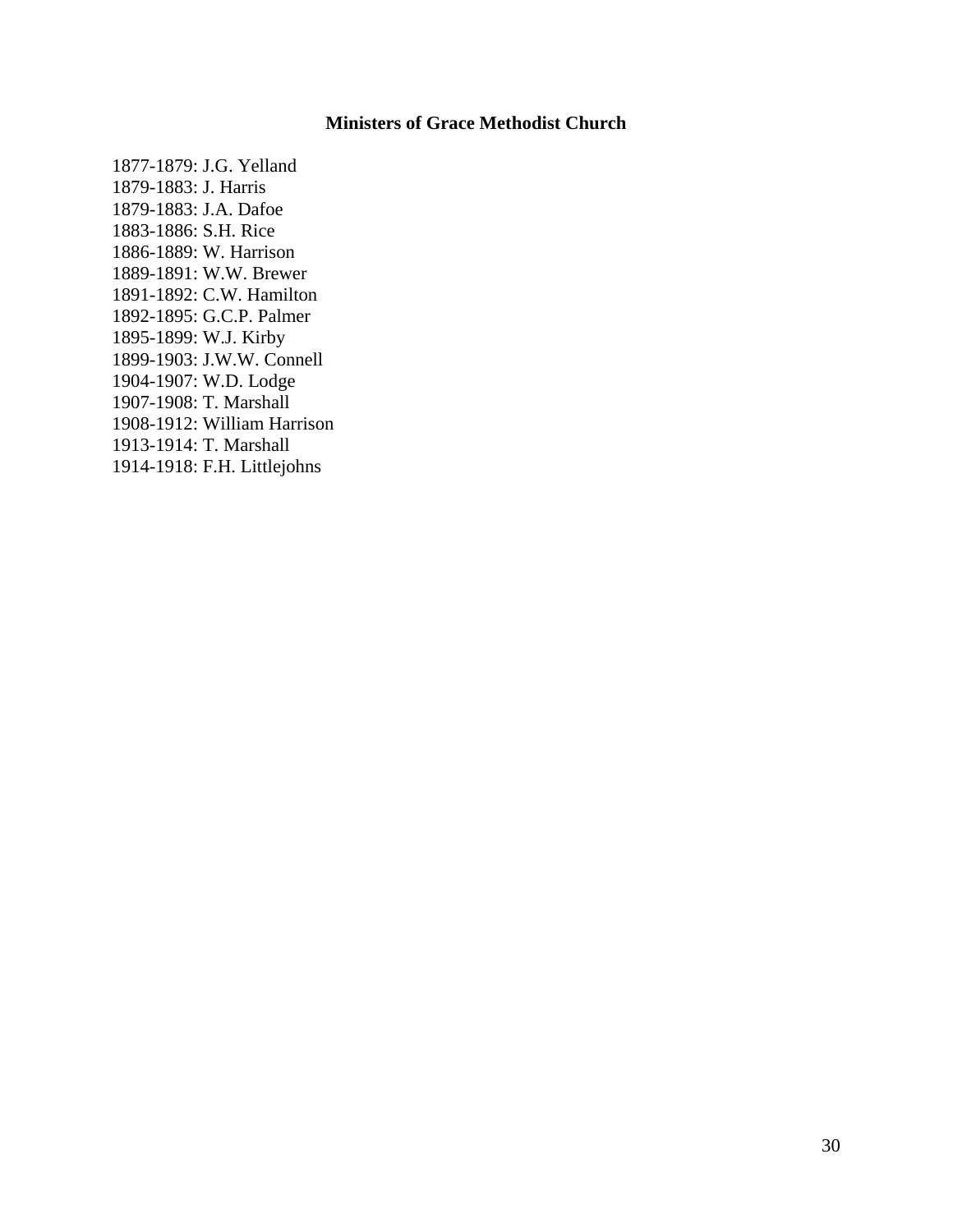#### **Ministers of Charlottetown: Trinity United Church**

<span id="page-30-0"></span>1925-1927: Wofford M. Ryan 1925-1934: E.H. Ramsay 1927-1929: Hammond Johnson (associate minister) 1929-1934: C.N. Brown (associate minister) 1934-1936: J.W. Barbour (associate minister) 1936-1938: A.E. McKenzie (associate minister) 1938-1940: Lewis M. Murray (associate minister) 1940-1942: Donald C. Boothroyd (associate minister) 1942-1944: Marie MacDougall (Deaconess) 1943-1948: Thomas E. McLennan 1945-1950: H.C. Rice (associate minister) 1948-1949: W.E. Dudley 1949-1952: H.E.D. Ashford 1951-1953: J.T. Erwin (associate minister) 1952-1961: A. Frank MacLean 1954-1958: G. Howard Christie (associate minister) 1958-1962: R.S. Latimer (associate minister) 1960-1961: A.G.N. Ware (associate minister) 1961-1967: Rev. John G.E. Ball 1961: C.C. Lewis (assistant minister) 1962-1967: G.G. Wyrwas (associate minister) 1967-1978: Donald I. Macintosh 1967-1970: Donald C. Powell (associate minister) 1970-1973: Ronald W. Porter (associate minister) 1973-1979: C. Murray Favier (associate minister) 1978-1986: Cyril H. Gough 1979-1982: Janet Travers (associate minister) 1982-1989: Doreen P. Wilson (associate minister) 1986-1997: David N. MacNaughton 1987-1988: Gail Hopkirk 1987-1988: Greg Davis 1988-1992: Gordon D. MacLean (associate minister) 1989-1996: Samuel P. Shields 1992-1997: Brian D. MacDonald (associate minister) 1996-1997: Bryer R. Jones 1997-1999: Norman D. MacDougall 1997-1999: Ranald Cameron 1998-1999: James H. Bragan 1998-1999: Mary Webber Cook 1999-2000: David Hann 1999-2005: Robert Lockhart 2001-2005: Karen MacLeod-Wilkie 2007: John Moses 2008-2017: Gregory Davis